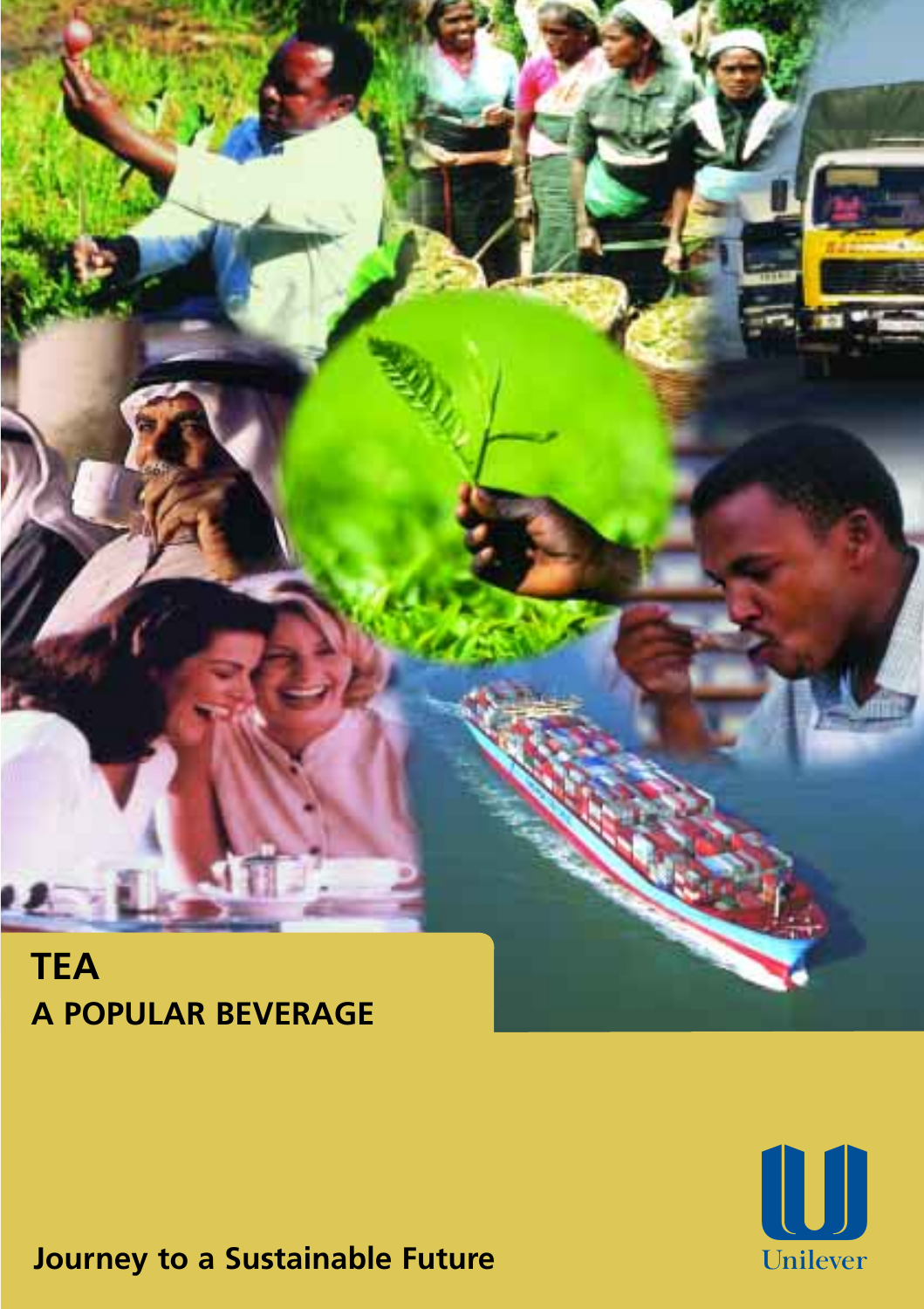## **Contents**

| Introduction                           | >01   |
|----------------------------------------|-------|
| <b>Our Consumers and Us</b>            | >02   |
| <b>Sustainability and Unilever</b>     | >03   |
| Sustainable Agriculture                | >04   |
| The Importance of Tea                  | >05   |
| Challenges for the<br>Tea Supply Chain | >06   |
| Addressing the Issues                  | >07   |
| <b>Making Sustainability Happen</b>    | >08   |
| <b>Challenges for Kenya</b>            | >09   |
| Challenges for India                   | $>10$ |
| <b>Challenges for Tanzania</b>         | >11   |
| <b>Indigenous Tree Planting</b>        | $>12$ |
| <b>Fuelwood Cultivation</b>            | >13   |
| <b>Integrated Pest Management</b>      | >14   |
| <b>HIV/AIDS Programmes</b>             | >15   |
| Looking Forward                        | $>16$ |
| Sustainable Agriculture<br>Indicators  | >17   |
| Bibliography                           | >19   |

*"Reducing impacts all along the supply chain means working with many stakeholders and, we believe, sharing learning with others. This is the only way that the whole supply chain can become more sustainable."* 

Antony Burgmans and Niall FitzGerald, Chairmen of Unilever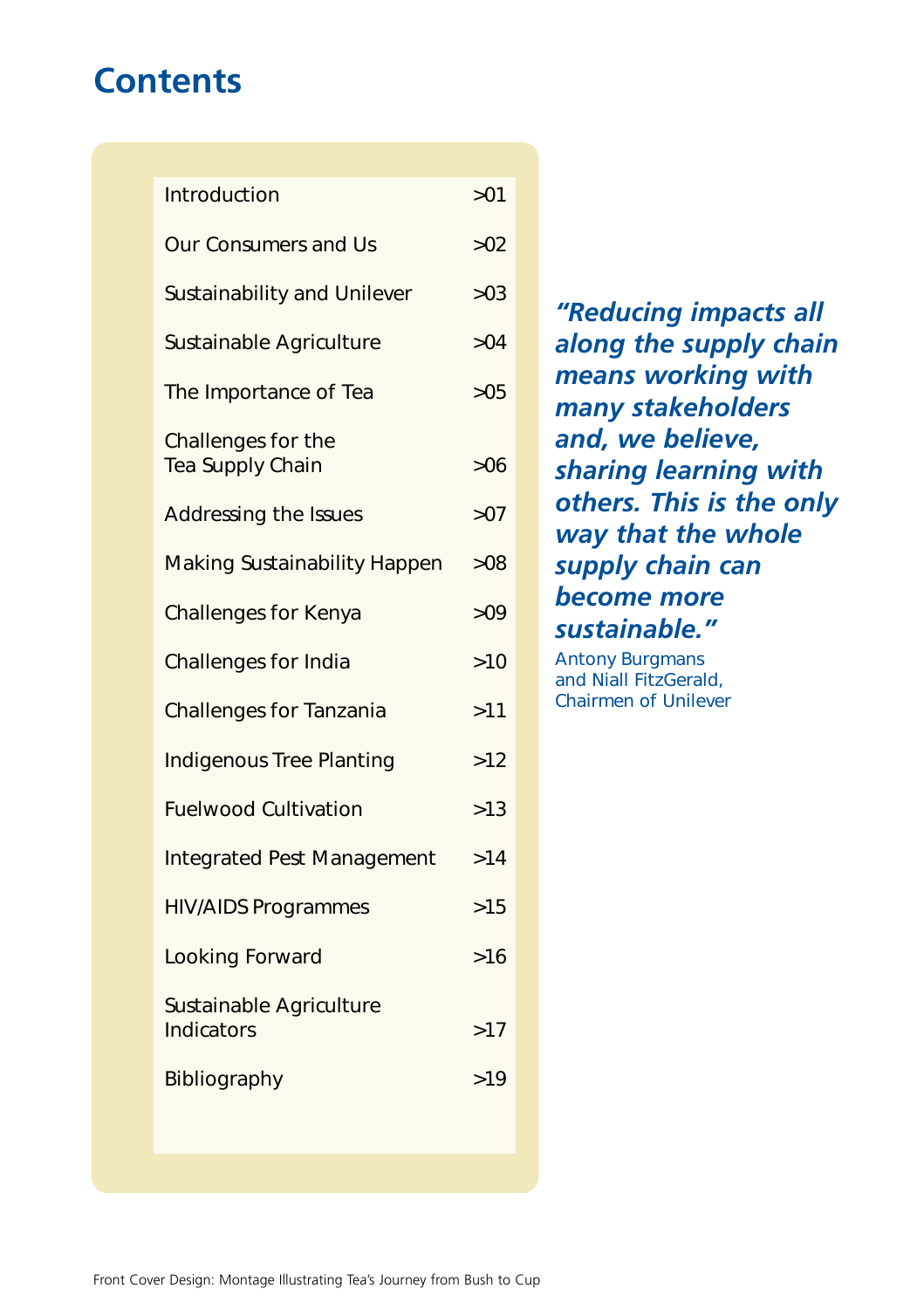## <span id="page-2-0"></span>**Introduction**  $> 01$



**Sandy Morrison**  Chair of the Unilever Sustainable Tea Initiative

Since the mid-1990s, Unilever has worked with agricultural experts and NGOs (non-governmental organisations) on sustainable development programmes for fish, water and agriculture. This booklet focuses on the Sustainable Agriculture Initiative for Tea.

After water, tea is the most popular non-alcoholic beverage in the world long appreciated for its unique ability to refresh, relax and revive. Today, more tea is drunk around the world than coffee and carbonated soft drinks combined. By understanding the role that tea plays in peoples' lives and creatively applying our consumer insights, we have become the world's largest supplier of branded tea. Every year, consumers in more than 100 countries drink 177 billion cups of Unilever tea. Unilever also has 130 years experience of growing tea. In 2001 we produced 72,000 tonnes from our own estates in India, Kenya and Tanzania.

Unilever is developing and continuously shares sustainable farming practices across its own tea estates. We work with key stakeholders including the Unilever Sustainable Agriculture Advisory Board (SAAB) to establish good agricultural practice and the Tea Sourcing Partnership [\(http://www.teasourcingpartnership.org.uk\)](http://www.teasourcingpartnership.org.uk) to meet our social responsibilities. We will work with the Tea Industry generally to encourage wider application of sustainable tea practices.

Our sustainability journey started out as a voyage of discovery. We have learned a lot. To mark our progress and to

promote further dialogue, this booklet outlines the approach which Unilever's supply chain is taking to safeguard our future tea supply, while promoting good agricultural practices, ecological benefits and social responsibility. With input from the SAAB we have developed two good practice guideline publications (one for tea estates and the other for smallholder farmers). We recognise that our guidelines are not definitive but are a way forward - an analysis of current knowledge. At the same time, we appreciate that many tea growers - estate owners and individual farmers - hold their own views and have also experimented with improving practices towards sustainable agriculture. We encourage all growers to help implement and improve upon these good practice guidelines, as we believe they can give us all a stronger framework for future sustainable tea production.

We will use these good practice guidelines as part of our sourcing of teas from our suppliers. Our immediate aim is to encourage our suppliers to use these guidelines, and our ultimate aim is to support the creation of market mechanisms that favour and encourage sustainable agriculture.

To make this a credible and successful journey we need your help and collaboration. We invite you to participate with us on this journey. We are always open for improvements and suggestions. Please contact us via e-mail: [info.liptonteasupply@unilever.com](mailto:info.liptonteasupply@unilever.com)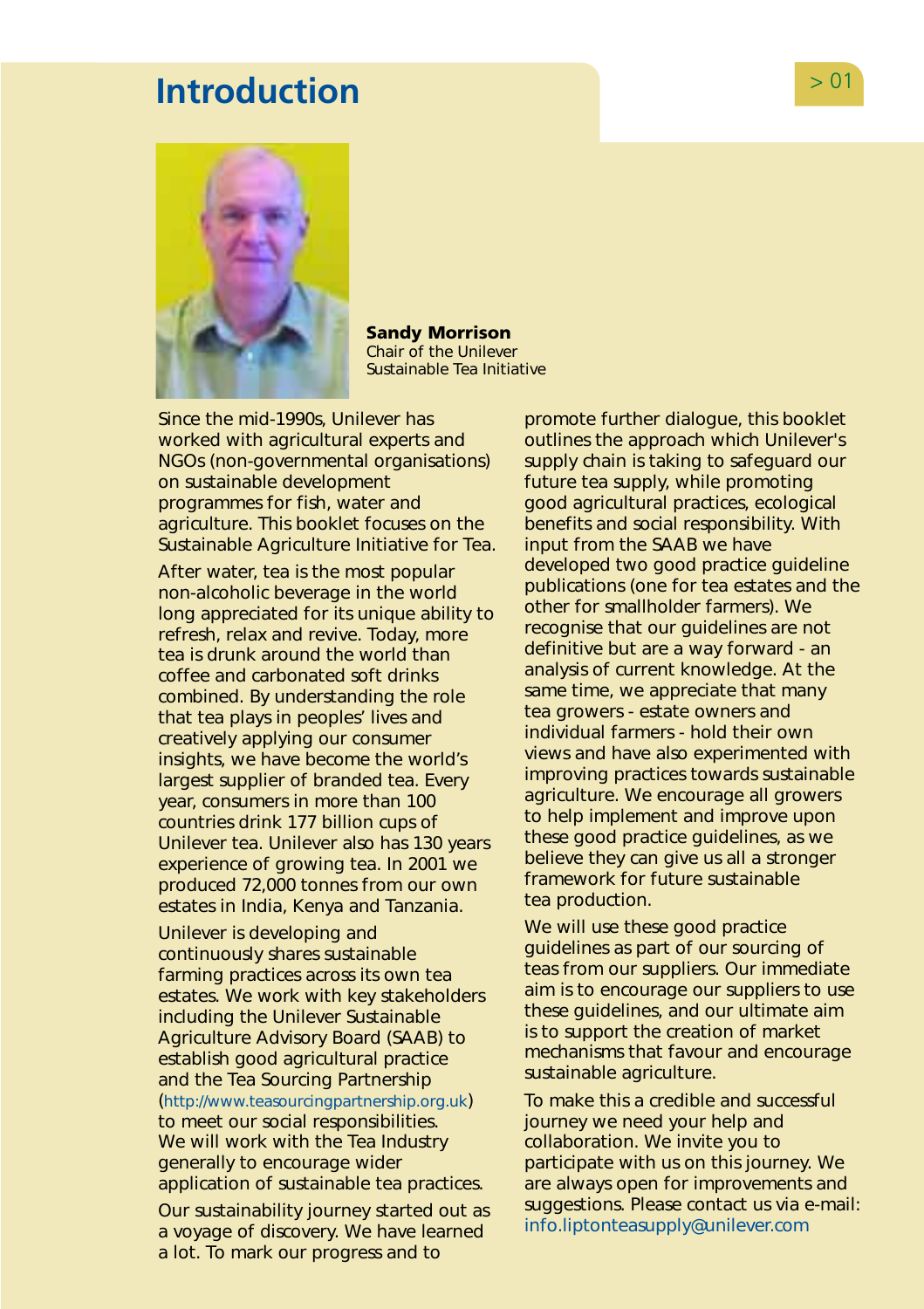# <span id="page-3-0"></span>> 02 **Our Consumers and Us**

**Unilever's Corporate Purpose is to meet the everyday needs of people everywhere, to anticipate the aspirations of our consumers and customers and respond creatively and competitively with branded products and services, that raise the quality of life.** 

Consumers are at the heart of Unilever's business. We bring our wealth of knowledge and international expertise









to the service of local consumers – a truly multi-local multinational. We provide an extensive range of consumer brands sold in over 150 countries and have operations located in more than 90 countries spanning every continent. Our proximity to local cultures enables us to understand local consumer needs and to be responsive with branded product solutions.

Applying our consumer insight in a relevant, creative and competitive way has been our success, making Unilever one of the largest consumer product businesses in the world. In  $2001$ , we had a turnover of €52 billion and employed 265,000 people.

Unilever's range of consumer brands is divided into two main categories: Home and Personal Care, and Foods. Many of our brands are well known and are used everyday by consumers all over the world: including Lipton tea,







Dove soap, Magnum ice cream and Knorr savoury products. Our international Lipton tea brand is enjoyed by consumers in over 100 countries and we also have tea brands tailored to local consumer cultures and tastes, including Brooke Bond, Red Label, PG Tips, Bushells and Tchae.

We believe that to succeed requires the highest standards of corporate behaviour towards our employees, business partners, consumers and the societies of the world in which we live. This is at the heart of Unilever's Code of Business Principles and our ongoing quest for sustainable, profitable growth and long-term value creation for our shareholders and employees.





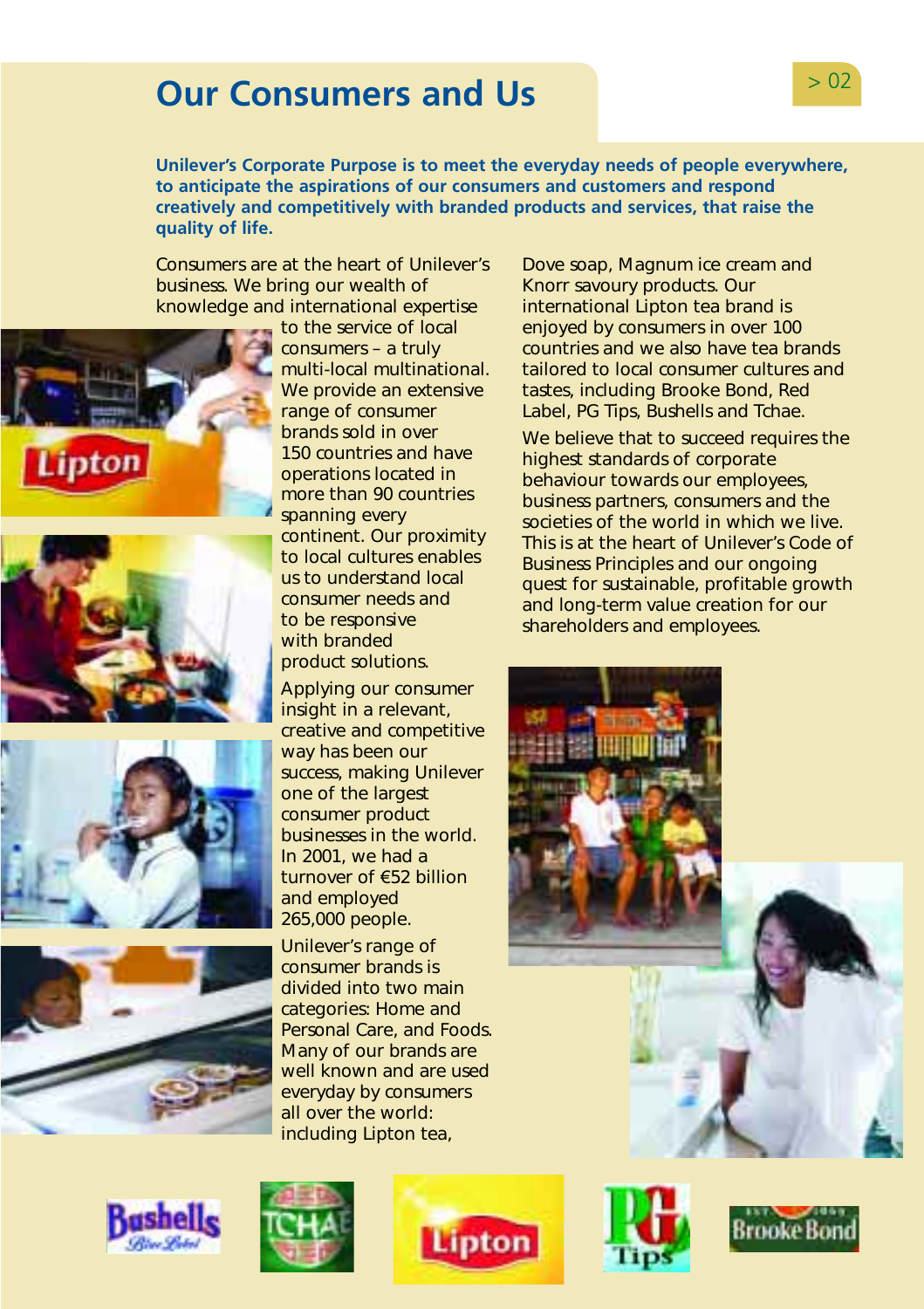## <span id="page-4-0"></span>**Sustainability** > 03 **and Unilever**

**Our consumers trust us to supply them with high-quality products that are produced in an environmentally and socially responsible way.** 

Unilever relies heavily on the natural raw materials used in our products, such as vegetable oils, vegetables, tea and fish. As well as being major buyers of these items on world markets, we are also involved in agriculture, both directly, through our own estates, and indirectly, via contract growers and open markets. It is therefore in our business interests to ensure sustainable supply of these materials.

Our position in the market gives us some influence on how the materials are produced and considerable social responsibility to use our influence wisely. We also have a clear obligation to our shareholders, employees and business partners, to ensure continued access to agricultural produce.

Our consumers trust us to supply them with high-quality products that are produced in an environmentally and socially responsible way. It is our responsibility to act as agents for our consumers ensuring their expectations are understood along the supply chain. We judge that Unilever's Corporate Purpose will only be achieved and maintained in the long term if our actions are determined by the broader principles of sustainable development: ensuring we meet the needs of today without jeopardising the ability of future generations to meet their needs. This means we must align our economic goals with the social and environmental consequences of our work.

Since the mid-1990s, we have worked with stakeholders in the area of sustainability, including scientists, environmental organisations, farmers and suppliers in pilot programmes for our three sustainability initiatives: fish, water and agriculture.

### **The key objectives of our three sustainability initiatives:**



**Water**: supporting efforts to improve the conservation of clean water, and understanding the water imprint of our

activities, so that a sustainable balance of human and ecosystem needs may be achieved.



**Fish**: encouraging more sustainable fishing practices and meeting our commitment to buy all our fish

from sustainable sources by 2005.



**Agriculture**:

establishing sustainability indicators, appropriate measures and standards for

our key raw material crops: peas, spinach, tea, tomatoes and palm oil.

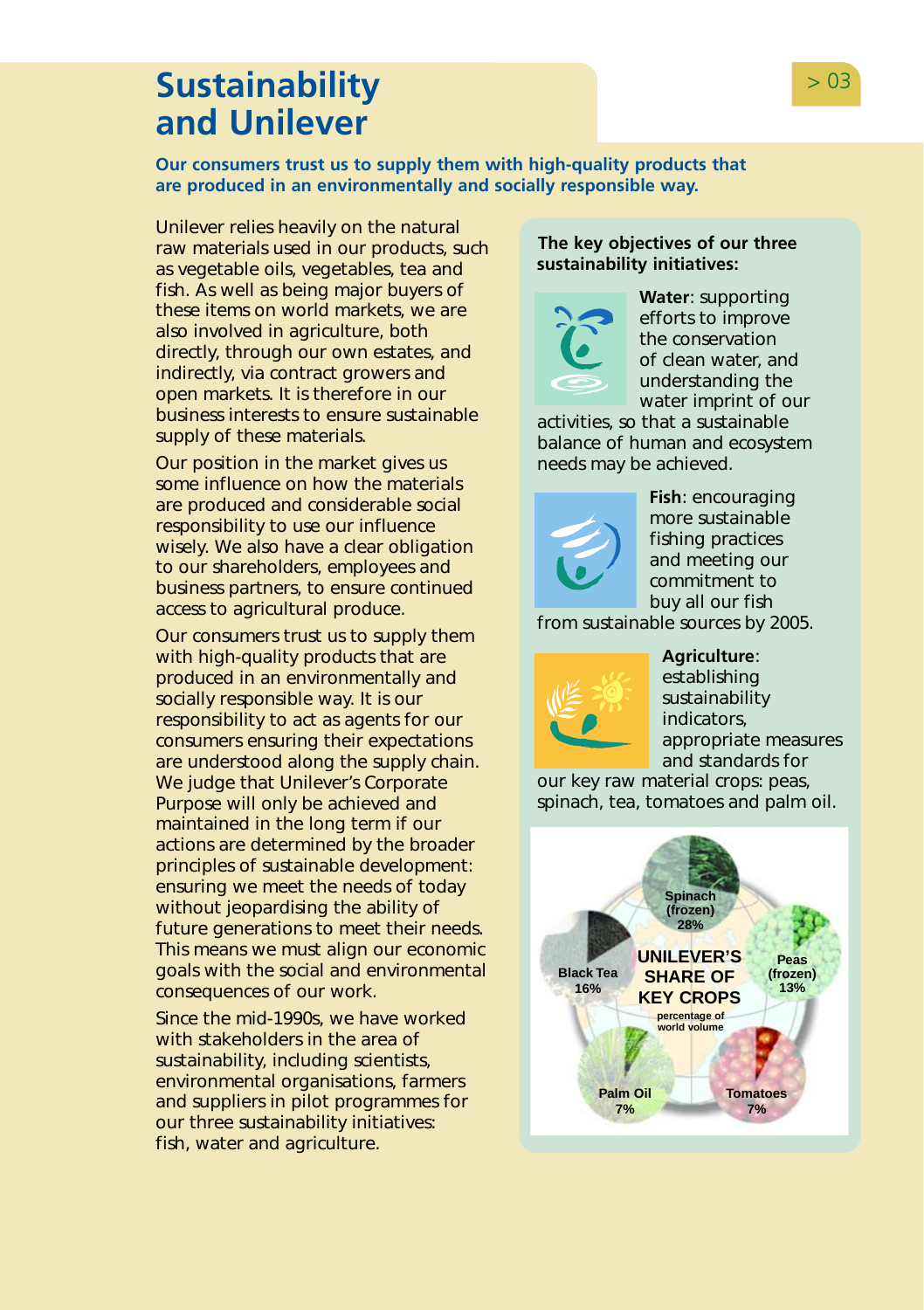# <span id="page-5-0"></span>**Sustainable Agriculture Sustainable Agriculture**

### **Agriculture, which provides more than two thirds of the raw materials for Unilever's branded products, is increasingly under environmental and social pressure.**

Globally, agriculture is under environmental pressure. There is growing competition for available land, valuable land is being lost through soil erosion and there is increasing agricultural impact on water supplies. Mounting environmental and social pressures challenge our supply chain, and growing consumer concerns about the food chain challenge our markets. We are therefore working with a broad range of sustainability stakeholders on a Sustainable Agriculture Initiative.

This programme's aim, which began in 1998, is to develop guidelines for sustainable farming practice that will ensure continued access for Unilever to key agricultural raw materials. In addition, for some crops, it is increasingly clear that more sustainable farming practices also generate greater productivity and better quality, leading to benefits throughout the supply chain.

The foundations of our programme include a definition of four principles of sustainable agriculture and an identification of ten broad indicators of sustainable development encompassing environmental protection, economic progress and social development.

Unilever believes that sustainable agriculture should support the following four principles:

- It should produce crops with high yield and nutritional quality to meet existing and future needs, while keeping resource input as low as possible.
- It must ensure that any adverse effects on soil fertility, water and air quality, and biodiversity from agricultural activities are minimised and positive contributions are made where possible.
- It should optimise the use of renewable resources while minimising the use of non-renewable resources.
- Sustainable agriculture should enable local communities to protect and enhance their well being and environments.

After worldwide consultation with sustainability specialists, we arrived at the following definition of Sustainable Agriculture:

*"Sustainable agriculture is productive, competitive and efficient, while at the same time protecting and improving the natural environment and conditions of the local communities."*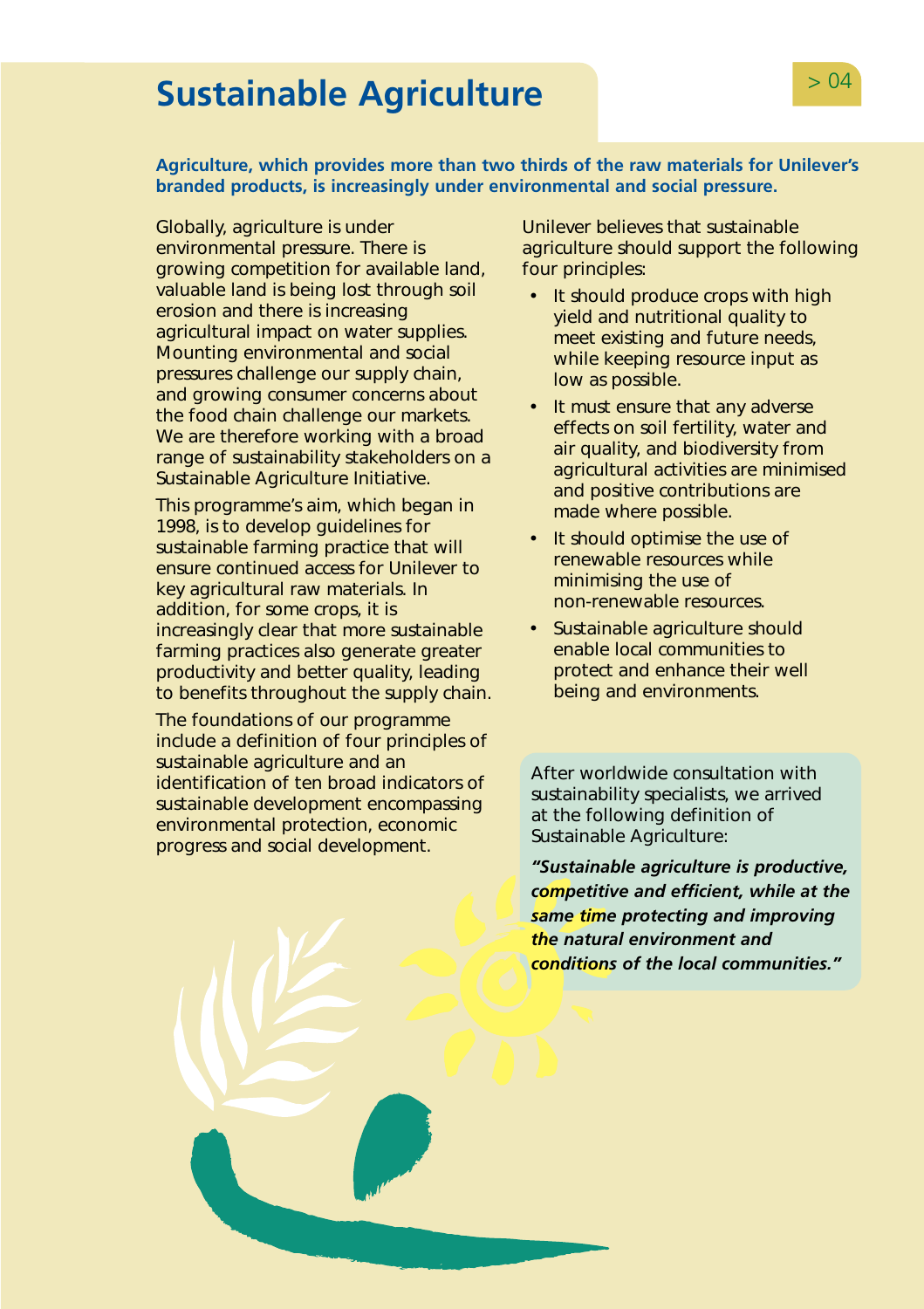# <span id="page-6-0"></span>> 05 **The Importance of Tea**

### **Tea is a popular, healthy, refreshing, beverage, an integral part of consumer culture in many parts of the world and an important crop and ingredient for Unilever.**

Unilever brands have been in the tea business since 1869 (when Brooke Bond was established). Today, our value share of the world black tea market is over 20%. Enjoyed by consumers in over 100 countries Lipton is one of the world's most popular tea brands. We also have a family of tea brands that are unique to different countries and which address the taste and rituals of specific local tea cultures including PG Tips in the UK, Red Label in India and Bushells in Australia.



> A tea bush is productive for over 100 years, resulting in long term social, economic and environmental commitment

Unilever has tea estates in four tea growing regions of the world: Kenya, Northern India (Assam), Southern India, and Tanzania. Through the work of our estates we know that well-managed tea growing can be made sustainable.

Tea is a valuable crop for farmers in many parts of the tropics. It grows on mildly acidic (pH 4 to 5.5) land and at relatively high altitudes, where many other crops do not thrive. Once planted, a tea 'bush' can continue to produce for up to an hundred years. Tea is usually managed in such a way that nearly 100% ground cover is maintained during most years and prunings are used as mulch. Tea is effective for stabilising soil and reducing erosion on hilly land when good farming practices are followed.

Three main factors have resulted in the development of long-term stable social systems based around tea growing:

- the perennial nature of the tea bush, resulting in long-term commitment
- a pattern of growth and harvesting that is much less seasonal than many agricultural crops
- the practical need for close links between grower and tea processing factory.

Tea companies in the 19th and early 20th centuries were developed on a 'plantations' model. The best of these have made important contributions to sustainable development, the environment and rural communities through employment, infrastructure, housing, healthcare and education.

More recent developments have been based on farmer groups or co-operatives linked to specific tea factories - with a high potential for improving the economic, social and environmental status of farmers.





> Tea companies can ensure that the workforce and their families are provided with good standards of housing, healthcare and education

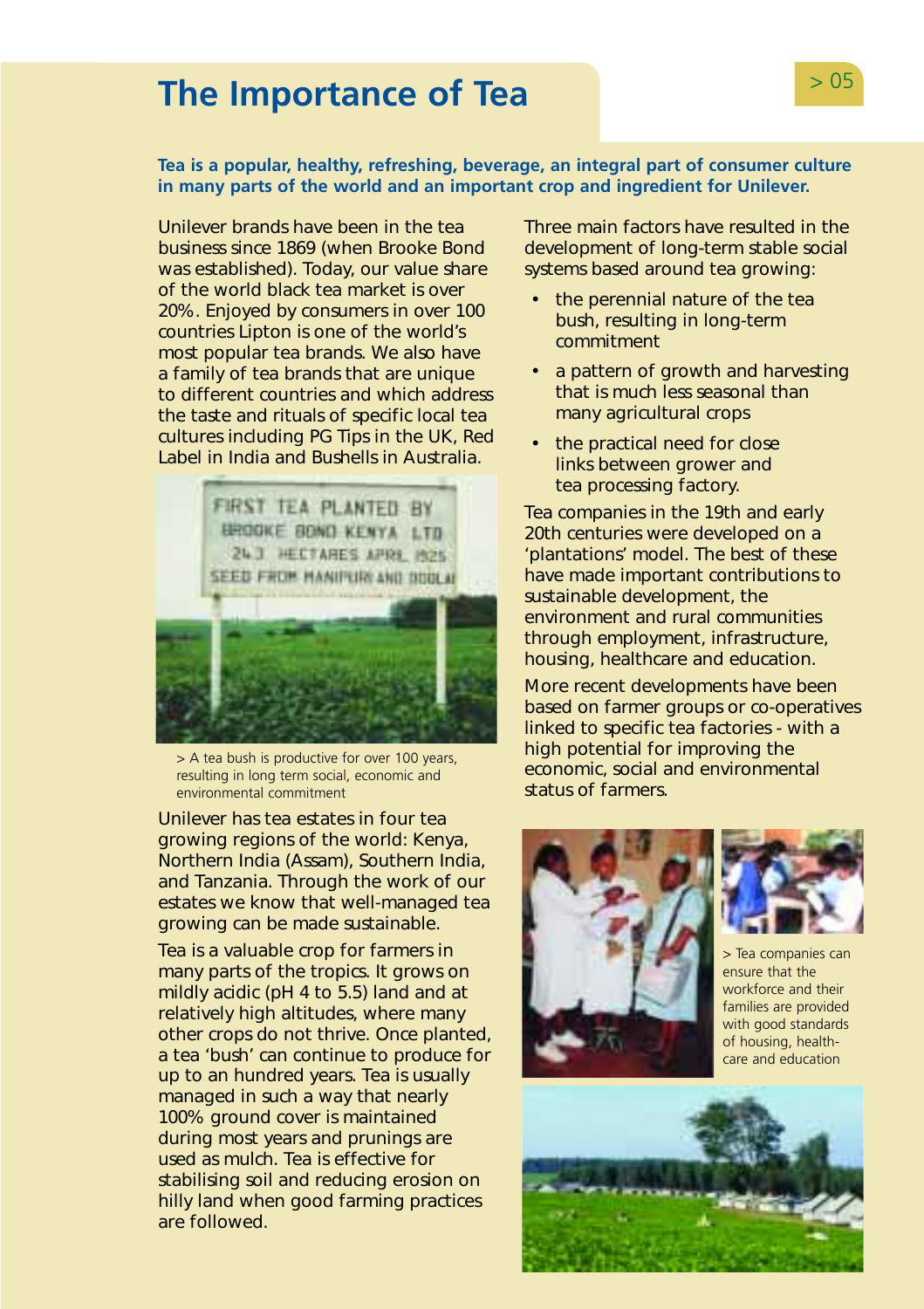## <span id="page-7-0"></span>**Challenges for the Tea 1999 1200 1200 Supply Chain**

**Consumers currently look to tea for a refreshing experience that is good for them. We expect consumers to become increasingly concerned that the tea they buy is also good for tea growing communities and good for the environment.** 

Consumer groups and NGOs are voicing their concerns about the potential impact of large scale agricultural activities on local communities and the environment. Our research suggests that consumers will increasingly expect the products they buy to benefit farmers, their families and the environment. Tea growers therefore have a shared aim to satisfy current and future needs - to produce tea sustainably. Unilever has taken up the challenge to identify good practices in sustainable agriculture to enhance productivity, market value, environmental and social performance. Tea crops that are grown to these guidelines should yield well for many years. The land on which they are grown should also remain productive providing food and income for farmers and their families for generations to come. Unilever tea growing operations

include Brooke Bond Kenya Limited (8,000 hectares of tea), Hindustan Lever Limited (10,000 hectares of tea in Assam and Southern India) and Brooke Bond Tanzania Limited (3,000 hectares of tea). The combined annual output of these estates is 72 thousand tonnes, enough tea to fill 29 billion tea bags! In addition the estate factories provide tea processing facilities for local farmers.

Since 1998, these companies have been working on their tea estates to better understand sustainable production techniques through a series of pilot projects. We have used these findings with input from Unilever's Sustainable Agriculture Advisory Board (comprised of external specialists) to establish sustainable agricultural practice for tea, according to ten indicators.

### **Tailored solutions for different environments, countries and farmers**

A wide-range of factors can contribute to sustainable tea production. We have built flexibility into our framework to allow for a balanced trade-off between agricultural and social development and conservation.

The use of the ten sustainability indicators and subsequent assessment has enabled our tea estate companies to prioritise activities for their individual environments.

(For a detailed explanation of indicators, please



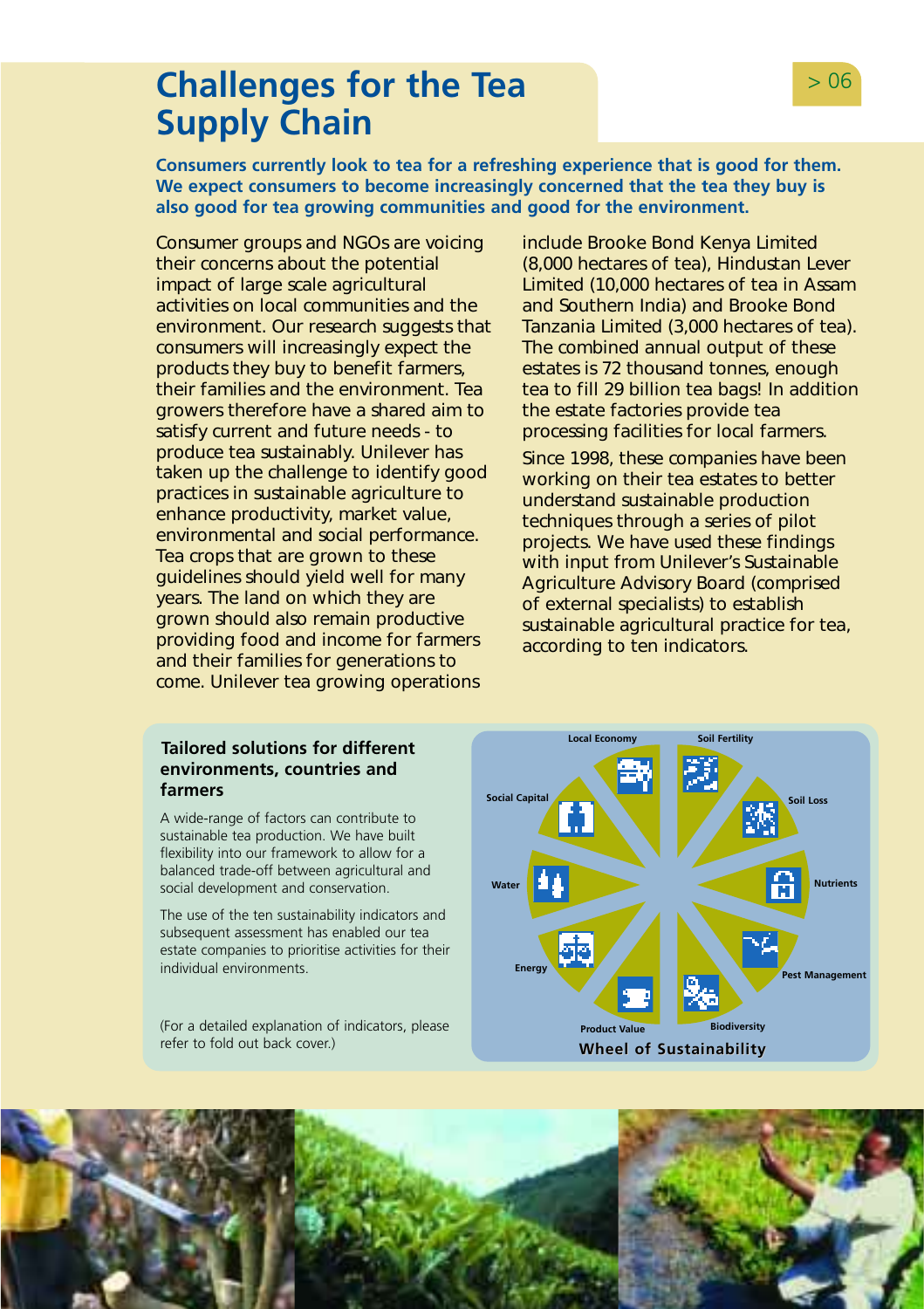# <span id="page-8-0"></span>> 07 **Addressing the Issues**

### **Bringing together good practices from several tea growing operations has shown us many areas where we can learn from each other to improve sustainability.**

We have been able to use pilot projects in different parts of the world to identify good practice guidelines that will result in sustainable tea production. Each of our pilot projects has had something to contribute in terms of:

- improving soil fertility
- managing steep slopes and minimising erosion
- tuning nutrient applications to crop requirements
- implementing Integrated Pest Management (IPM)
- enhancing the biodiversity value of the farm
- increasing efficiency of water use and energy utilisation
- improving the working environment
- helping local communities and the local economy

We are now in the process of publishing our guidelines for the sustainable production of tea and sharing these with the tea industry. To aid communication we have produced two detailed manuals, one for large-scale growers and one for local farmers. We are planning to work with relevant organisations to develop participative learning schemes, first in Kenya and India then in other countries, to help individual farmers implement these practices. Working with growers, organisations and farmers we will introduce more sustainable methods of production and continually improve on current practices.

Our intention is to increasingly incorporate these guidelines into discussions and agreements with suppliers of tea for Unilever. This will be phased in over time.

All tea growing areas have different challenges to face due to climate, landscape, social and economic differences and the next few pages show how we are rising to these and starting to address the issues:

- firstly by outlining Unilever's Sustainability Roadmap and illustrating how it is being applied to tea (page 08),
- secondly by specifying challenges facing each of our tea estate companies with examples of the sustainability work that they are undertaking (pages 09-11),
- finally focusing on some of the major initiatives that have resulted from our pilot projects. These are indigenous tree planting, fuelwood cultivation, Integrated Pest Management and HIV/AIDS programmes (pages 12-15).

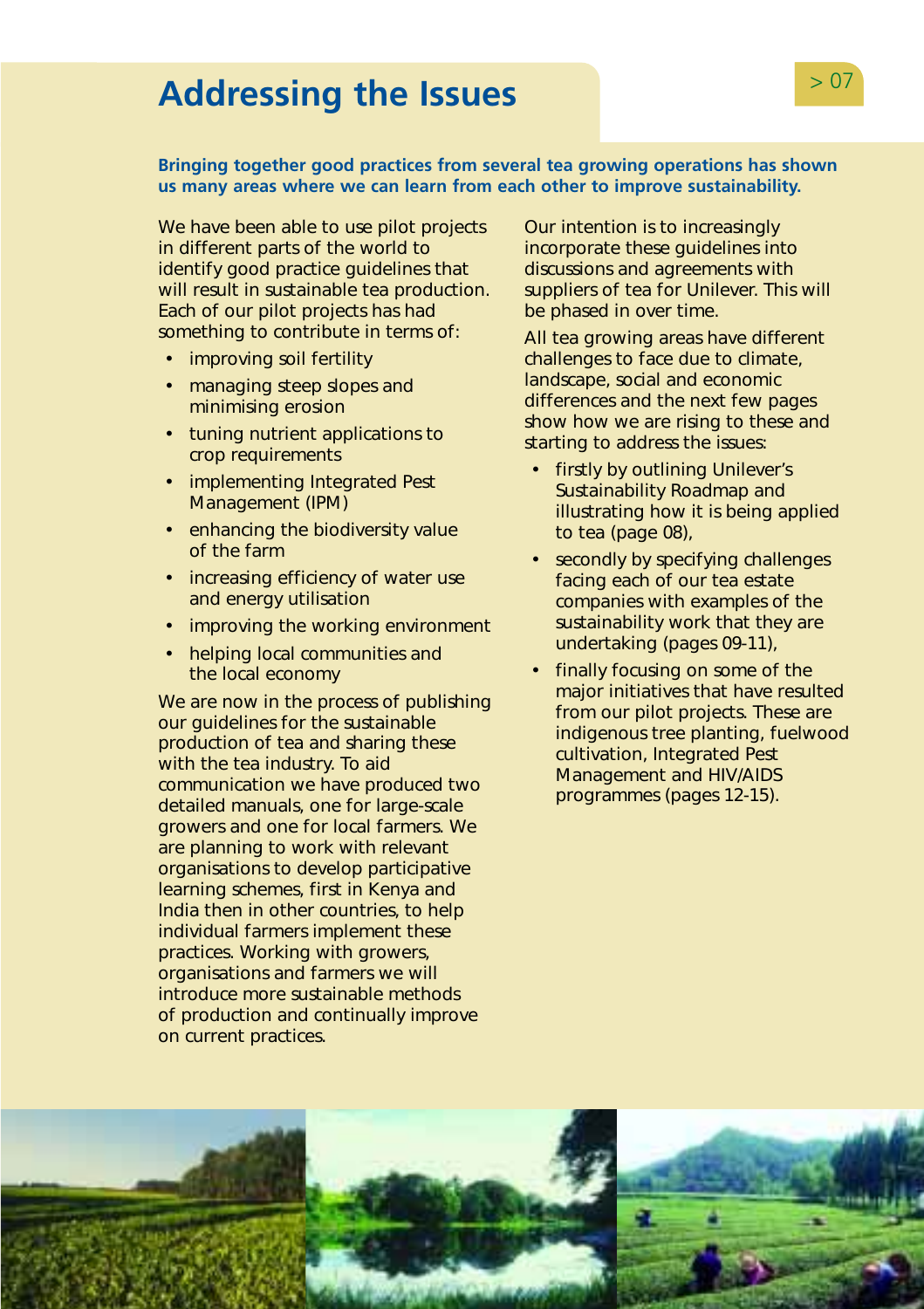## <span id="page-9-0"></span>**Making** > 08 **Sustainability Happen**

**We have dilemmas to face in dealing with short-term business issues and longerterm sustainability concerns. There are no easy answers.** 

Unilever provides branded tea products to consumers in over 100 countries and to remain a viable business we must continue to do this at a price that consumers can afford. We have to ensure both the current profitability of our business and the future sustainability of our raw material supplies. The route to a profitable sustainable supply of tea is complex, largely undefined and requires close collaboration with sustainability experts, other interested parties in the tea industry and from NGOs/environmental organisations. We have embarked on tea pilot projects in several locations to

help us understand the complexities of sustainability and develop ideas to achieve our goals. The roadmap for the tea pilot projects is set in the context of Unilever's overall sustainable agriculture programme as shown in the table below.

Many organisations and other tea industry players are also beginning to embrace sustainable production techniques. By encouraging openness and transparency across the industry we can help each other make a real impact faster, gain real practical experience in the supply chain and develop market mechanisms that favour and secure a sustainable future for tea.

### **Applying the Unilever Sustainability Roadmap to Tea**

| <b>UNILEVER ROADMAP</b>                                                                                                                                                                                       | <b>TEA PILOT PROJECTS</b>                                                                                                                                                                                                                                                                                                      | <b>TEA OUTPUTS</b>                                                                                                                                                                                                                                                            |
|---------------------------------------------------------------------------------------------------------------------------------------------------------------------------------------------------------------|--------------------------------------------------------------------------------------------------------------------------------------------------------------------------------------------------------------------------------------------------------------------------------------------------------------------------------|-------------------------------------------------------------------------------------------------------------------------------------------------------------------------------------------------------------------------------------------------------------------------------|
| 1998<br>> Development of mission statement<br>> 4 principles of SA<br>> 10 sustainability indicators proposed<br>> Choice of 5 key crops for piloting                                                         | > Decision to include tea in pilot<br>> Kenya (BBK) starts pilot project on own estates<br>> India (HLL) starts pilot project on Assam estates                                                                                                                                                                                 |                                                                                                                                                                                                                                                                               |
| 2000<br>> Sustainable Agriculture Advisory<br>Board (SAAB) established<br>> Agreed steps<br>• Overall approach<br>• Standards<br>· Stakeholder engagement                                                     | > Tanzania (BBT) pilot project started in Mufindi<br>> Indices, definitions and methodology<br>progressively developed<br>> Draft SA Standards prepared from multi-<br>country learning on Unilever estates<br>> Internet research study to assess concerns of<br>non-governmental organisations (NGOs) and<br>consumer groups | > Build expertise through<br>pilot projects<br>> Quantify sustainability<br>indicators<br>> Build operational<br>confidence                                                                                                                                                   |
| 2002<br>> Sustainable Agriculture Initiative<br>> Propose<br>• Shared learning<br>• Knowledge sharing<br>. Open to all in food industry                                                                       | > SA Standards agreed with SAAB and<br>quidelines developed<br>> Support documents published for<br>communication to the Tea Trade and<br>wider community<br>> Standards broadened to include SA,<br>GMP and CSR                                                                                                               | > Communication with the<br>tea trade (Unilever, LTS,<br>BBK, BBT, HLL) continues<br>in different ways<br>> LTS discusses adoption<br>of SA standards with<br>suppliers for Unilever Tea<br>> LTS to pursue pilot<br>applications on SA,<br>GMP and CSR with<br>key suppliers |
| 2003-2006<br>> Evolution of market mechanisms to<br>support raw material sourcing from<br>sustainable agriculture worldwide                                                                                   | > Develop dialogue with Tea Sourcing Partnership<br>on CSR<br>> SA standards continually improved with input<br>from tea industry, smallholders and NGO<br>stakeholders<br>> Phase in commitment from suppliers to<br>measurable criteria for SA, GMP and CSR                                                                  | > Widen supplier base<br>> Build industry consensus<br>on way ahead<br>> Encourage market<br>mechanisms for tea<br>sustainable agriculture                                                                                                                                    |
| Key: SA - Sustainable Agriculture CSR - Corporate Social Responsibility GMP - Good Manufacturing Practice<br>LTS - Lipton Tea Supply BBK - Brooke Bond Kenya BBT - Brooke Bond Tanzania HLL - Hindustan Lever |                                                                                                                                                                                                                                                                                                                                |                                                                                                                                                                                                                                                                               |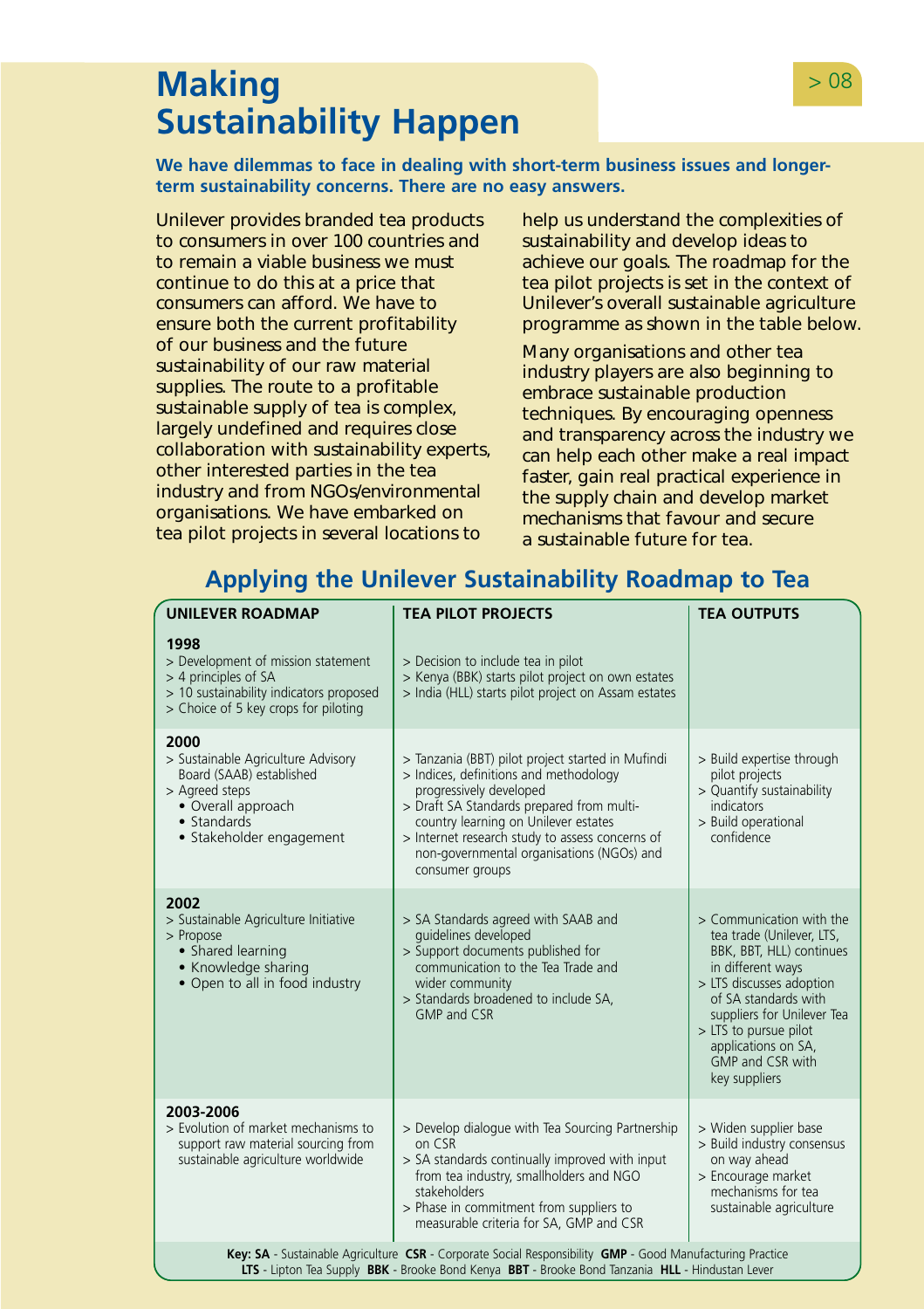# <span id="page-10-0"></span>**Challenges for Kenya Challenges 1**



**"Our biggest challenge is persuading smallholder farmers of the benefits of sustainable agriculture because of their large number (200,000+) and the variable level of education and agricultural/ environmental understanding."** 

Dr. James Onsando, Field Research and Development Manager, Brooke Bond Kenya Limited

Brooke Bond Kenya (BBK) has over 8,000 hectares of tea gardens and was the first Unilever tea estate company to embark on a sustainability programme. The project started in 1999 originally focused on documenting and fine tuning good practices. Input came from a multidisciplinary in-house team with assistance from Kenyan and international research institutions.

Having monitored BBK operations against Unilever's sustainability indicators they have identified areas for focus.



> Restoring indigenous trees to Riverine areas Some aspects are good:

- Levels of organic matter are wellmaintained and natural biological methods control pests and diseases.
- No pesticides are used on mature plants except for one or two herbicides on field edges.
- The estate generates most of its energy needs from cultivated fuelwood and hydroelectricity.
- Over 10% of the estate is kept as riverine strips and conservation areas.
- Active involvement in the planting of 50,000+ indigenous trees throughout the estate and support to associated community projects.
- BBK continues to lobby strongly on conservation issues, particularly forests.

BBK has prioritised a programme to address current concerns. These are:

- Soil pH is becoming more acidic in older fields due to prolonged use of acidifying inorganic fertilisers.
- Emissions of sulphur dioxide from factory boilers need to be reduced.
- BBK has a weak performance on the "local economy" indicator because it imports machinery, fuel and fertilisers, rather than obtaining them locally.
- The incidence of HIV/AIDS among BBK workers is a serious problem and the company has maintained programmes of education and support to help contain the spread of this illness.

Persuading over 200,000 smallholders of the benefits of sustainable agriculture will be a huge challenge. BBK is planning to start work with some of these farmers, the Kenya Tea Trade, and other interested parties to customise the communication of the good practice guidelines to suit local farming situations.



> Hydroelectric plants provide the majority of the company's power requirements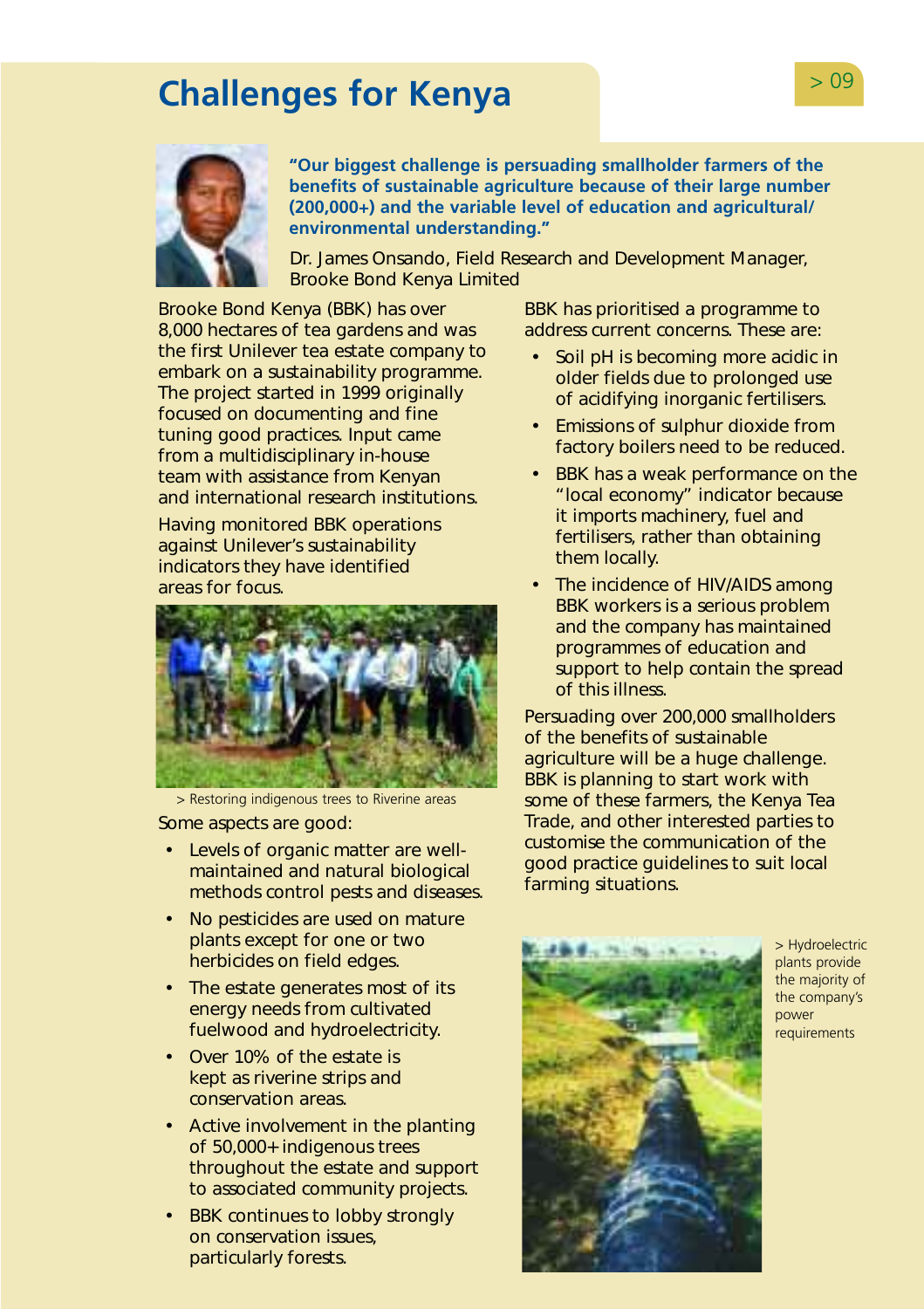# <span id="page-11-0"></span>**Challenges for India Challenges for India**



**"Our biggest challenge is unpredictable income due to the drop in global tea prices. We are responding to this by breeding tea hybrids which meet sustainability values, give good yields and high quality."** 

Dr. M. R. Chandra Mouli, Field Development Manager, Hindustan Lever Limited

Hindustan Lever Limited (HLL) is involved in tea cultivation and processing on its estates in Assam and South India covering 10,000 hectares. HLL established a sustainability programme in 2000. The HLL good practice sustainable agriculture framework has been developed with input from Unilever pilot projects. They consult the M.S. Swaminathan Research Foundation who have specific expertise in sustainable development in India.



> Soil conservation with *Citronella* grass along field and drain edges

Use of the good practice sustainable indicators has led HLL to prioritise the areas of soil loss and fertility, pest management and biodiversity. Action plans for each of these indicators have been developed.

• Soil Loss and Fertility

Measures to reduce soil loss include sowing cover crops such as horse gram, *Crotolaria* and other legumes and planting field margins with soil binding plant species such as Nilgiri / Yellow daisy and *Citronella*. A reduction of nitrogen input by over a third in two years has been achieved by using organic matters and biofertilisers, and experimenting with timing and methods.

• Pest Management

The introduction of Integrated Pest Management (IPM) has led to a 20-30% reduction in pesticide use. Fungal biocontrol is being tested and pheromone traps are planned.

• Biodiversity

HLL supports NGO biodiversity conservation efforts through the Anamallai Biodiversity Conservation Association and the Meghamalai Wildlife and Environment Association. In Assam and Southern India the company is working to protect natural areas surrounding tea estates such as forests, swamps, waterways and grasses. Biodiversity plots have been established and over 25 thousand indigenous tree saplings planted in pilot sites. Researchers from the Rain Forest Research Station carry out botanical surveys to monitor wildlife in the biodiversity plots, and a number of rare and endangered species have been recorded.



> Hand pollination techniques to help develop new disease and pest resistant varieties

There is a continual need to increase the value of tea crops through higher quality, yields, drought tolerance and pest/disease resistance. The team is monitoring yield and quality to ensure that there is no adverse effect from the reduction in use of synthetic fertiliser or an increased use of IPM rather than pesticides. Another response is their development of new hybrid tea varieties to increase the diversity of the crop.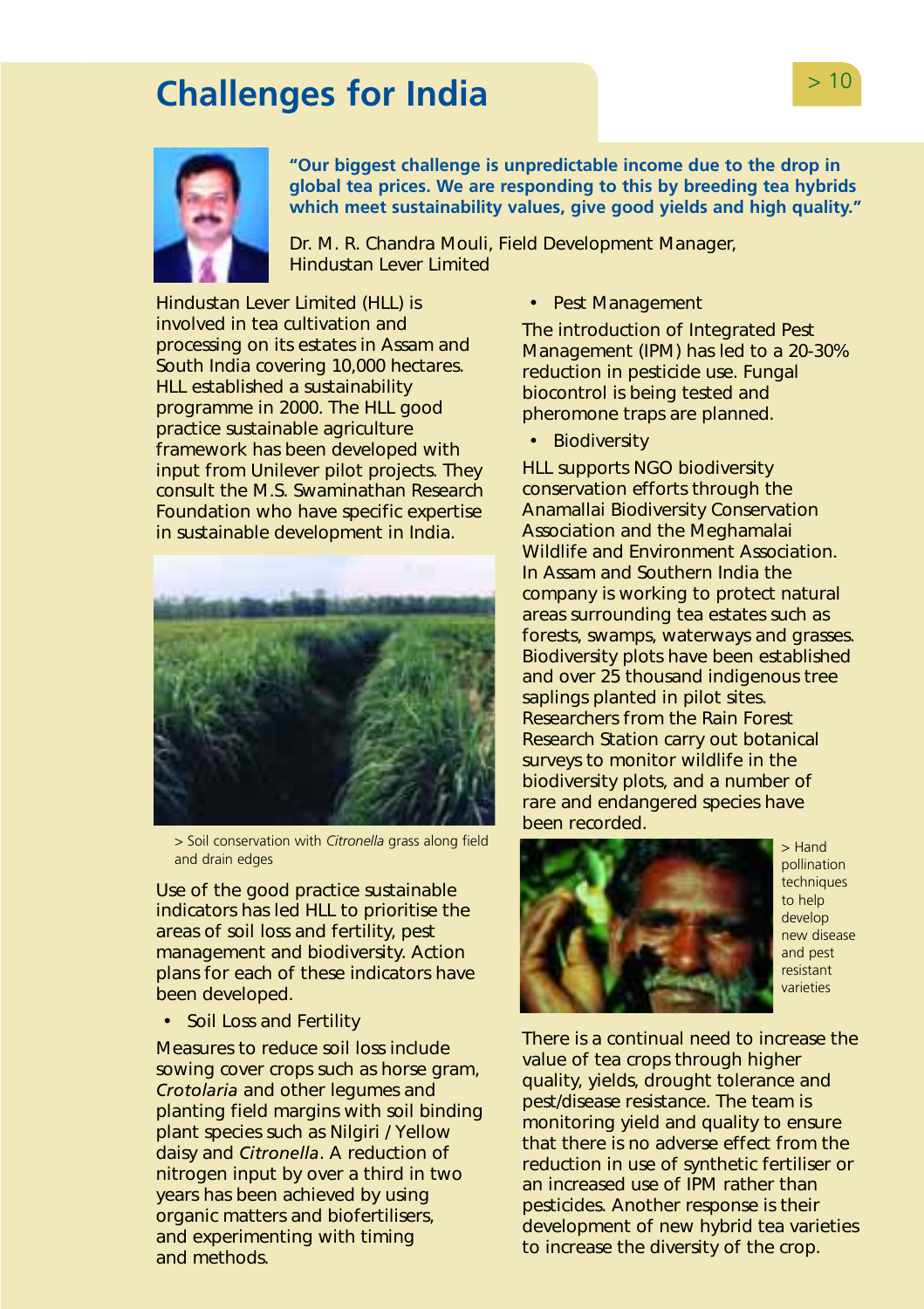# <span id="page-12-0"></span>> 11 **Challenges for Tanzania**



**"Our biggest challenge is convincing all farmers to use the good practice guidelines and carry out sustainable activities because of low tea prices resulting in unpredictable income."** 

Sylvia Rutatina, Field Officer, Brooke Bond Tanzania Limited

Tea in Brooke Bond Tanzania (BBT) covers 3,000 hectares of which 300 hectares is mechanically harvested. The BBT Sustainable Agriculture project was launched in 2001 with full evaluation of the estate against the ten sustainability indicators. Working closely with national and international research



institutes, estate employees and local communities has helped the team to prioritise future initiatives.

Tea is pruned after 4 years and all pruning trash is retained in the field to boost soil organic matter.

> Prunings left in field

Soil compaction in the mechanised area is monitored and a new machine with a smaller compaction effect was purchased in 2002.

An environmental impact assessment is updated regularly to assess nitrogen and phosphate status to focus on minimising leaching and run-off of fertilisers. No pesticide is used in the crop to be harvested. Manual weeding as well as use of herbicides (low volume, spot spraying) is practised with a target of reducing herbicide use.

Rainwater is stored in 67 dams for irrigation from May to November. In addition to normal conservation areas associated with watercourses and estate boundaries, the company also maintains some 14,000 hectares of natural forest. This is a major environmental undertaking for BBT, which benefits the whole region, as the forest is a natural water catchment for the two major rivers in Tanzania (Ruaha and Kilombero).

The areas for current concern are:

- Irrigation still relies mainly on diesel pumps, although hydroelectricity powers almost all of the manufacturing operations.
- Fertiliser and machines are not available from local sources and have to be imported.
- HIV/AIDS is a serious problem and programmes are in place to provide: 1) information and education to all employees and their dependants and 2) prevention advice and care for patients in company clinics/hospitals.

BBT is still at a comparatively early stage in this project. Currently the biggest challenge they face is uncertain income caused by the unpredictable prices of tea, making sustainability planning difficult. With the help of the sustainability indicators assessment, areas have been identified and prioritised where long term solutions are required. These include minimising the use of non-renewable energy sources, increasing fuelwood energy efficiency and enhancing the tea quality.



> Forest conservation is critical to management of water catchment areas and benefits the biodiversity of the region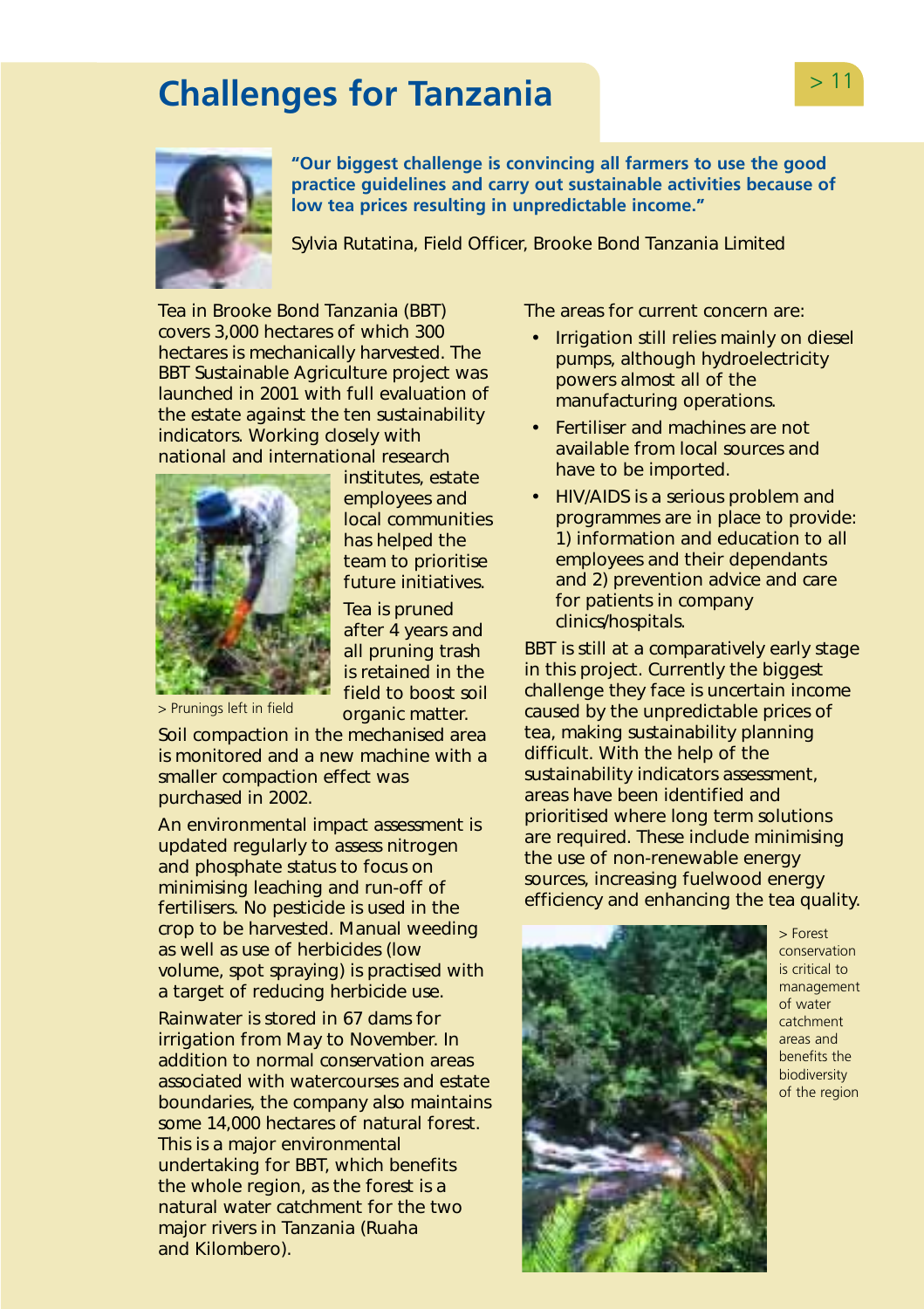# <span id="page-13-0"></span>**Indigenous Tree Planting PHS** 2022



**indigenous forests. Tea estates can contribute to biodiversity and be at the forefront of the lobby to retain the world's remaining** 

#### **The Issue**

In many countries we continue to see the loss of natural

forests due to logging and settlement with a consequent impact on both rainfall and land degradation. Tea, often criticised for being planted as a monocrop, can result in limited diversity within the tea fields.



> Native trees are planted more widely through estates and tea fields to benefit the environment

### **Addressing the Issue**

Indigenous trees play a critical role in our environment, as a component of water catchment areas (assist water retention and stabilise soil profiles) and as a contributor to biodiversity. Tea estates should be at the forefront of the lobby to retain the remaining indigenous forests of the world. There are also actions that estates can take within their own boundaries to support both water catchment conservation and biodiversity.

In Kenya, a project initiated in Year 2000 had the specific objective to plant indigenous tree species within the tea company's estates. With the co-operation of relevant stakeholders the project was extended to include plantings in adjacent rural areas, along forest edges and riverine strips, along roads and around housing, schools and hospitals. The plantings were intended to promote environmental awareness,

increase biodiversity, help replenish depleted reserves of indigenous trees and provide resource and amenities for local people.

#### **Progress**

Locally indigenous tree species have been identified, seed collected and nurseries established to raise seedlings. Appropriate methods have been developed for successful germination, seedling care and field planting. Within just two years, the project has planted 50,000 indigenous trees and produced a further 50,000 seedlings. In addition to widespread plantings and the development of new forest blocks, an existing arboretum has been renewed and a new one planted. The team has also involved neighbouring communities to extend awareness.



> Local schools are supplied with books about indigenous trees and school children are actively involved in planting trees at their schools

#### **Challenges**

- Ensuring that the trees planted are carefully maintained through the first five years to secure their survival to maturity.
- Progressively extending beyond the tea estates into neighbouring areas by providing support and methodologies which others can adopt.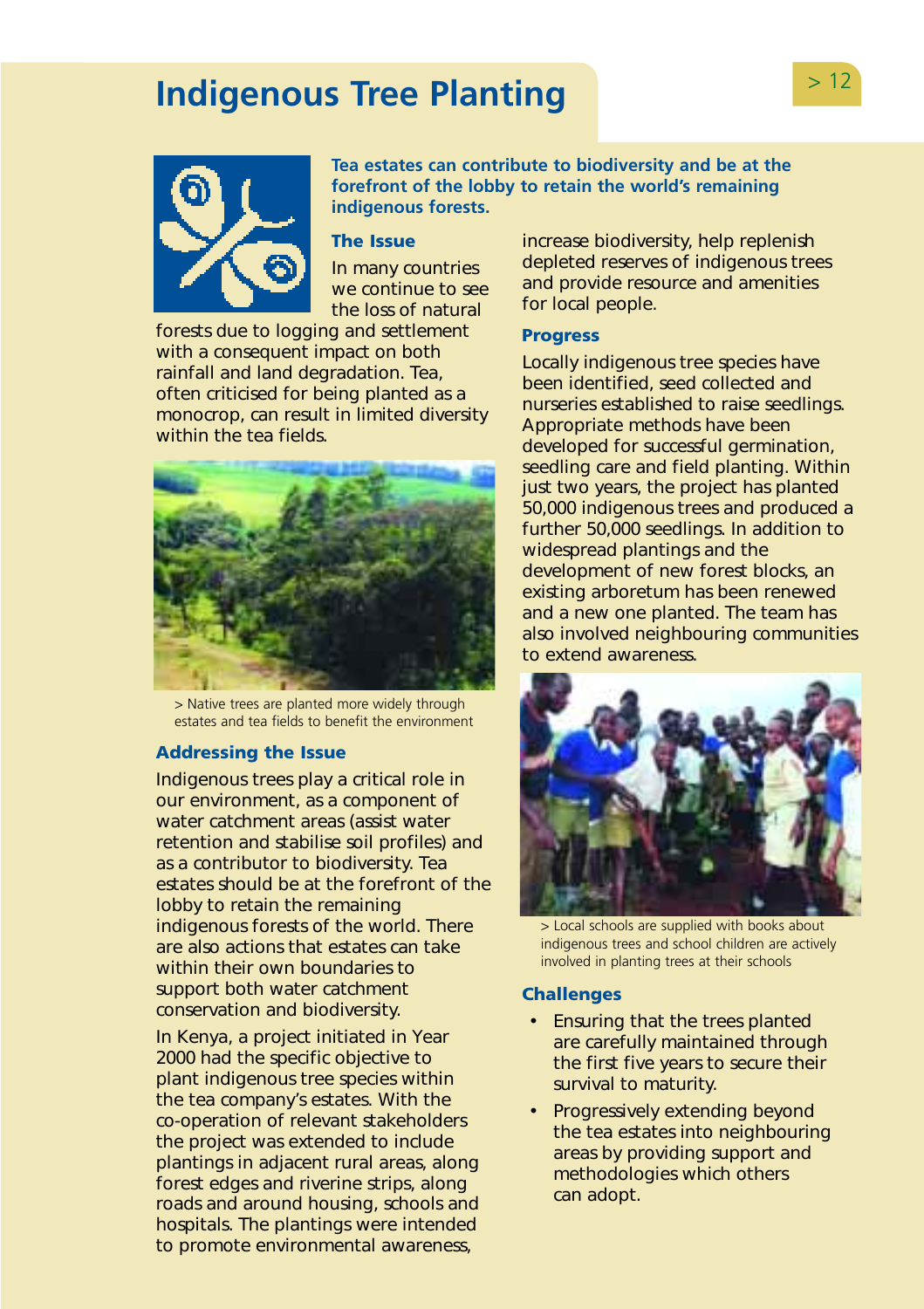# <span id="page-14-0"></span>> 13 **Fuelwood Cultivation**



**Productive fuelwood plantations have an important role in building self-sufficiency in renewable energy resource.** 

#### **The Issue**

Tea production requires large amounts of energy for running the

factories, and especially drying the tea. The heat for drying comes from boilers, which are normally fired by either a renewable resource, such as wood from industrial plantations or a nonrenewable resource, such as coal or oil. Increasing economic demand to plant more tea and increase tea yields is leading to potential energy shortages. At the same time industrial fuelwood plantations have not had the same agricultural emphasis as the tea crop itself and productivity levels have been relatively poor.

> Defining the appropriate balance between tea, fuelwood and natural forest is a key part of the program



#### **Addressing the Issue**

A full review of fuelwood production and utilisation was undertaken to define a good practice protocol. The study started with the initial planting material and worked through all aspects of production to the harvesting and storage of wood before boiler use. Information was collected from all sources, including visits to known



> Cultivated fuelwood provides a renewable resource of energy for drying tea

centres of excellence in timber production, such as South Africa. The estates developed clear plans with details of planting time to meet factory requirements, the planting material, the timing of harvest, coppicing, replanting and time spent stored in the field and under cover.

#### **Progress**

*Eucalyptus* is retained as the principle genus for fuelwood production. Seed is selected from 'mother' trees against specific criteria. Nursery practices enable field planting within 4-5 months of seed sowing, minimal soil use and the re-cycling of polythene sleeves. The fuelwood crop is grown on an 8-10 year cycle. The yield has increased by 50% after five years and it is expected that a 100% yield increase is achievable over the full growing cycle. This is equivalent to an annual output of 100 cubic metres of wood per hectare. Post harvest the wood is initially field stacked and then moved to covered storage prior to boiler use. The time from harvest to burning is reduced by up to 50%, to below six months.



> Moisture reduction through storage under UV polythene has achieved 30% improved fuelwood energy efficiency

#### **Challenges**

- Exploring new planting material including a selection of highyielding clones.
- Developing a better understanding of the variations required in field practices for different climatic zones.
- Increasing boiler efficiency.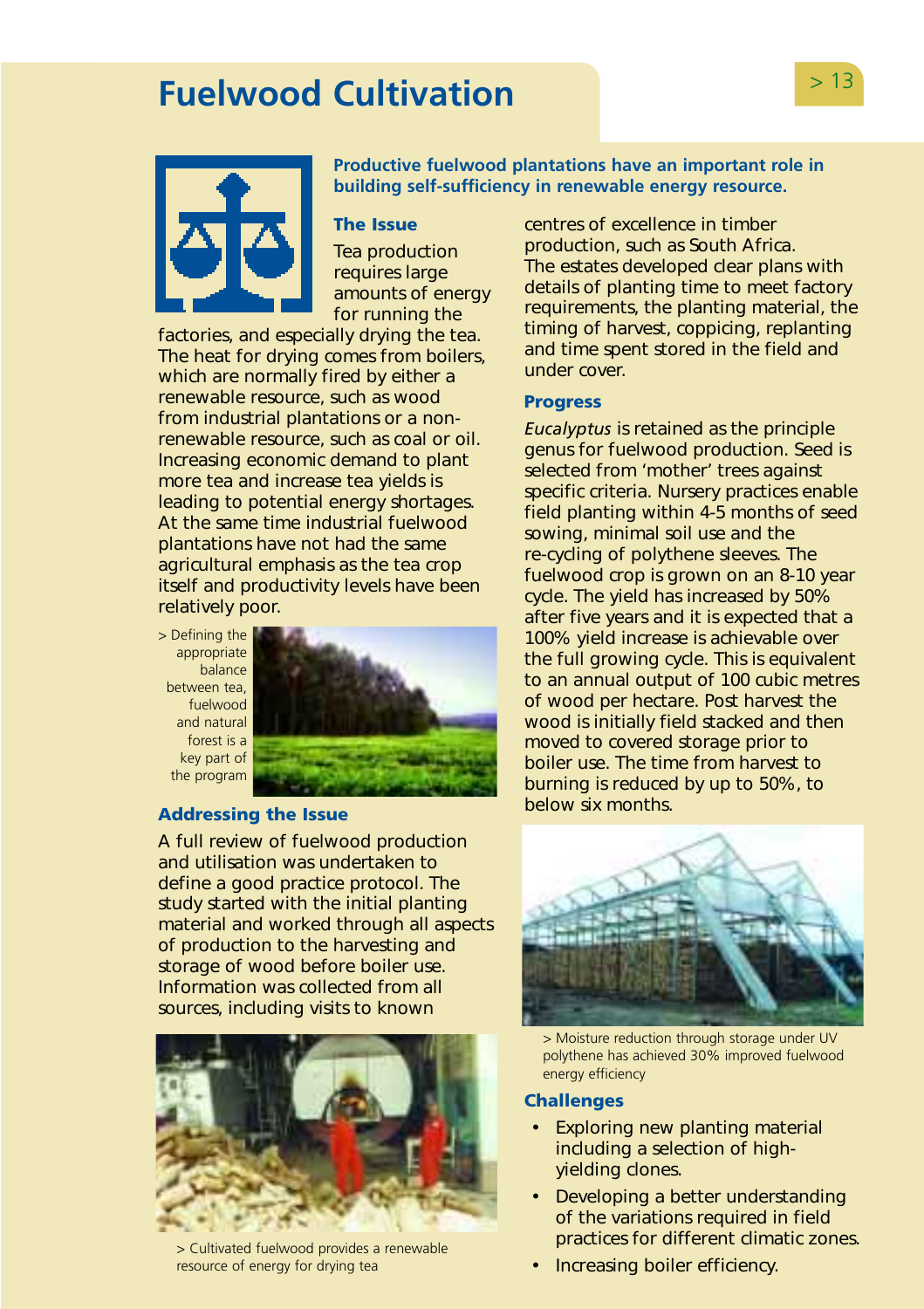## <span id="page-15-0"></span>**Integrated Pest Allen Except Additional State of the State Additional State Additional State Additional State Additional State Additional State Additional State Additional State Additional State Additional State Additio Management**



**The IPM programme in India has reduced the use of conventional pesticides by up to 30%. Further research into biological and fungal control is in progress.** 

### **The Issue**

### **Progress**

Several pests and diseases attack tea in India, these

include *Helopeltis*, spider mites, blisterblight and shot hole borer. If pests are not managed, outbreaks can significantly reduce the crop. Conventional methods of control based on pesticide application may result in product contamination and require the purchase of expensive safety equipment (and training in its use). Excessive application can have effects on local wildlife and water supplies.



> If pesticide use is necessary, spot spraying requires access to appropriate pesticides, application equipment, protective clothing and training

Pesticides can upset the biological balance by reducing the predator population and worsening the pest problem. At the same time consumers are concerned about pesticide levels in food and regulatory controls are increasing.

### **Addressing the Issue**

Many pests have natural enemies that normally keep their numbers under control. Research is underway to find these predators and understand how they can be helped to control the pests. For example, providing predators with alternative food sources at times when there are fewer pests around. The present research on selective pesticides (that will kill the pests and not other beneficial organisms) needs to be intensified. Such pesticides need to be made available in the relevant country and registered for tea use.

A program to introduce IPM control for mites in India reduced the use of conventional pesticides by up to 30% of 1990 levels. Although selective pesticides are widely used there are still occasions when non-selective pesticides must be used to contain local outbreaks. This is now always done using welldefined economic threshold levels in confined areas, designed to stop the spread of the pest. Natural enemies have been harder to find for other pests (*Helopeltis*) but better knowledge of the pest life-cycle and requirements will help reduce the amount of pesticide used. A program to replace the susceptible varieties with resistant stock is being undertaken.

### **Challenges**

- Increasing knowledge of pest and disease 'risk factors' and cultural practices to reduce the frequency and intensity of outbreaks.
- It is essential that pheromone traps are developed, predators for *Helopeltis* are found, biological control of blister blight is instigated and fungal parasites for shot hole borer are found.

#### **Steps in IPM for mites in India**

- Establish a system for assessing mite density (select and train people).
- Define threshold levels for each species of mite (red spider mite over 10 adults/leaf, others over 20 adults/leaf).
- Choose pesticides that are selective and safe (Lime, Sulphur, Mineral oil, Neem, *Verticillium lecanii*).
- Use recommended spray machinery (check machine condition, concentration, dosage discharge and walking speed).
- Reassess pest levels at regular intervals (spray only the affected areas).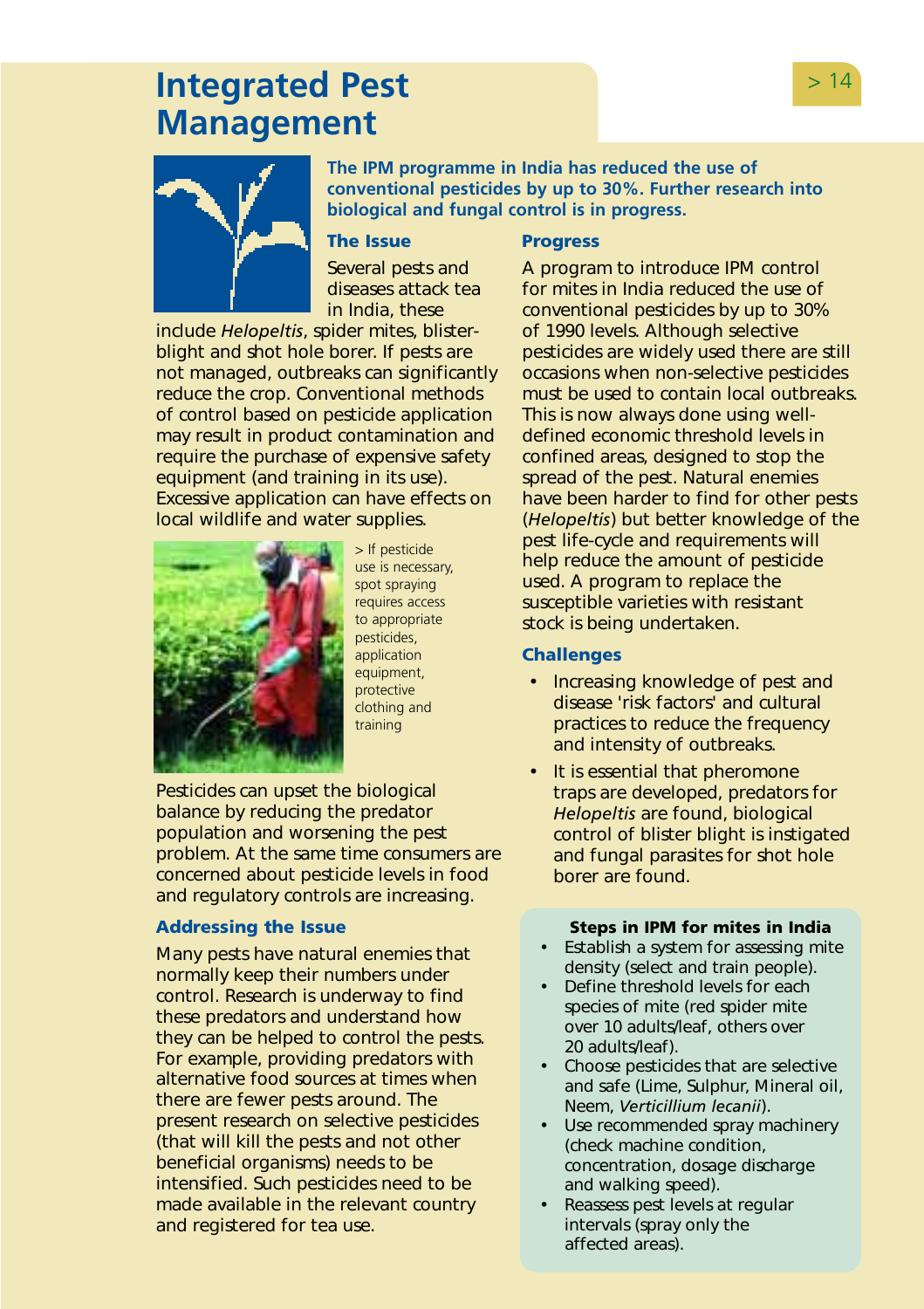# <span id="page-16-0"></span>> 15 **HIV/AIDS Programmes**



**Tea estates have a unique opportunity to access a significant population to help limit the spread of HIV and provide support to those affected.** 

#### **The Issue**

Aquired Immuno **Deficiency** Syndrome (AIDS) is a serious and growing problem worldwide, especially in Africa. It is caused by the Human Immuno Deficiency Virus (HIV) which has

already infected over 40 million people. Tea estates employ large numbers of people and often provide housing for their families. Estates can be especially vulnerable to the impact of AIDS.

#### **Addressing the Issue**

Tea estates have a unique opportunity to access a significant population to help limit the spread of HIV and provide support to those affected. They should recognise the potential impact of the HIV epidemic and put in place programmes to train, educate and care for their workforce. The principle components of a programme include:

- Establishing the policies, responsibilities and management
- Awareness, education and prevention measures
- Treatment and care
- Impact assessment
- External interactions and contributions.



> Tea growing companies provide much of the social and economic needs of employees

What can be achieved in a given location will depend upon a range of factors, including the status of national programmes and facilities available for treatment and care. However, every estate has a responsibility to set-up

initiatives and to work with Government, non-governmental organisations (NGOs) and their business associates to develop an appropriate activity.

### **Progress**

Several businesses, including Unilever, are supporting HIV/AIDS programmes within



> Many tea estates supply free hospital and care facilities for employees and their dependants

their own workforce and extending the impact to the community in which they operate. Unilever have provided a resource manual to guide programme managers and this is supported by a roadmap which can be used to assess progress and plan next steps. Business groups have been formed to support the sharing of ideas and good practice on HIV/AIDS, including the use of specific industry groups, such as the tea growers' associations. Assessment of the impact of the programmes is currently difficult. It is clear that there is increased understanding of how HIV infection can be avoided, and some progress is shown by a measurable decline in the occurence of other sexually transmitted diseases.

#### **Challenges**

- Behavioural change, which can effectively limit the further spread of HIV/AIDS, is taking time to achieve.
- Continued emphasis on encouraging other businesses to establish programmes and extend those that exist.
- Building capacity to deliver counselling, testing, treatment and care, both in the public and the private sector.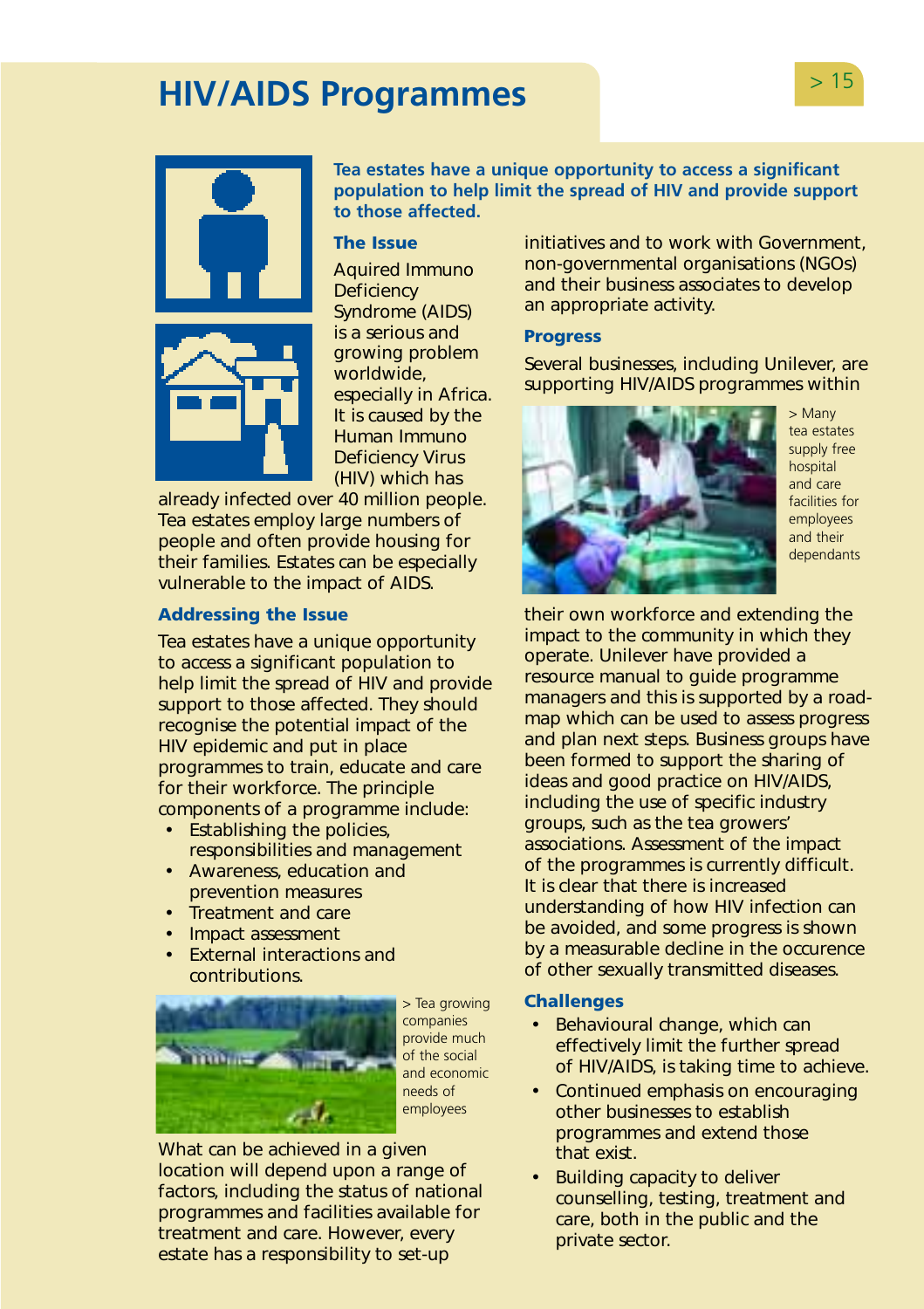# <span id="page-17-0"></span>**Looking Forward**  and the state of  $>16$

### **By sharing what we learn, we aim to be a catalyst for the adoption of sustainability practices for ourselves, our suppliers and the tea industry.**

Tea has an important role in the life of many consumers, and in the social structures, economy and environment of producing farmers and countries. We would like our tea business to become more sustainable and we can only achieve this when our suppliers are able to produce their tea sustainably.

Our starting point was a collation of good practices to share between our estates. The next stage is to communicate these guidelines widely. We have produced two manuals, one for large-scale growers and one for local farmers (details opposite). We will continue to share our learning and encourage all those involved in the tea supply chain to adopt sustainable agriculture good practices and also communicate with us.

Unilever will gradually start applying these guidelines in the sourcing of teas from all its suppliers. This will include working closely with suppliers and

providing their management teams with practical support and guidance to embed sustainable agricultural practices into the supply chain.

It will take time, but our ultimate aim is to support the creation of market mechanisms within the tea trade that favour and encourage sustainable agriculture. This will enable consumers and customers to influence the sourcing of raw materials through their buying habits.

To make this a credible and successful journey we need your help, collaboration and commitment. As a stakeholder to this initiative (either because of your involvement in the tea business, the food industry or because of your concern for sustainability) please join us on this journey. We are open to your contributions and suggestions. You can contact us by e-mail at [info.liptonteasupply@unilever.com.](mailto:info.liptonteasupply@unilever.com) 

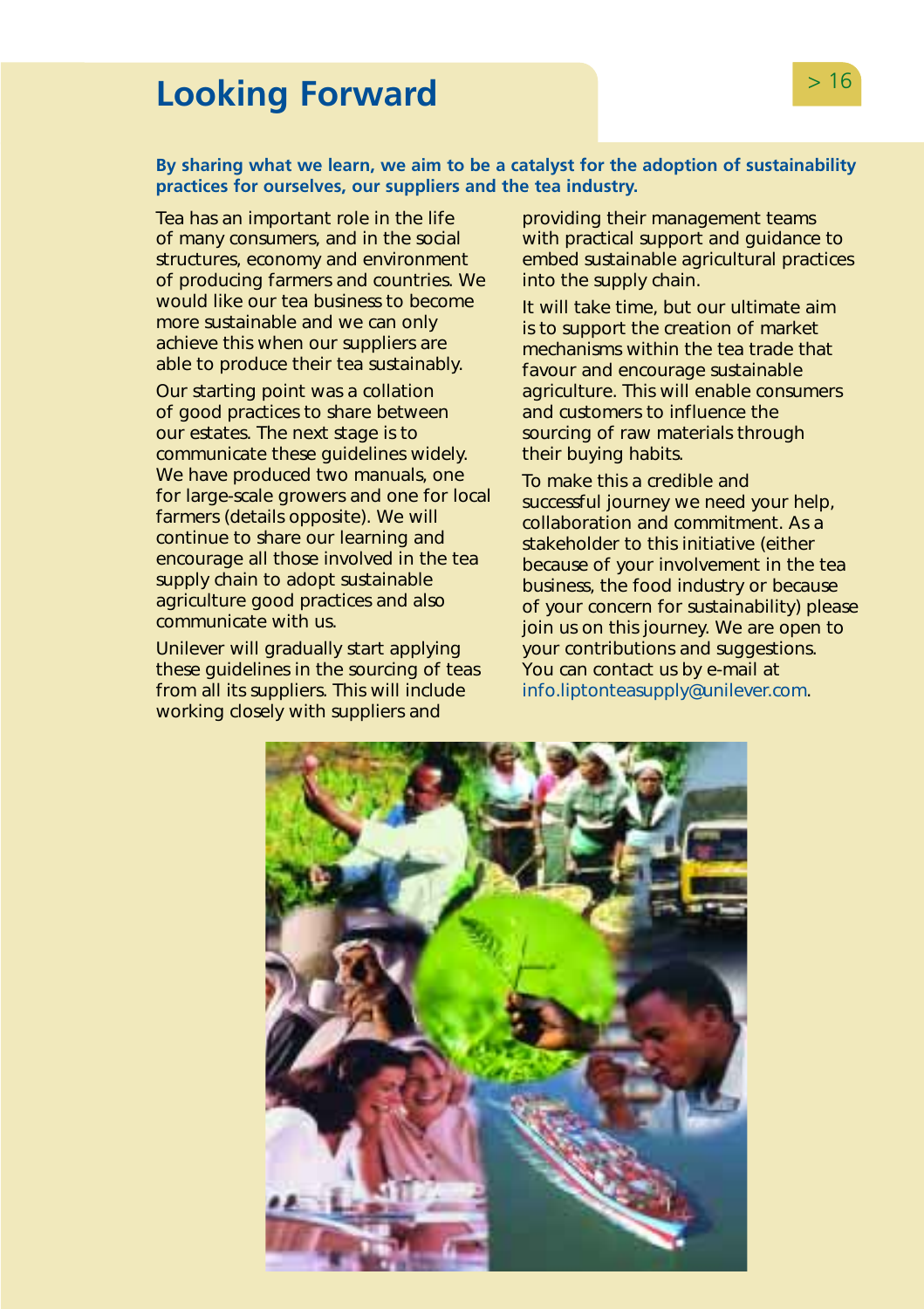## <span id="page-18-0"></span>**Sustainable Agriculture Indicators**

## **1. Soil Fertility/Health**

Soil is an absolute fundamental to agricultural systems. A rich soil ecosystem improves the performance of crops and livestock. Sustainable agriculture practices can improve beneficial components of the soil's ecosystem.

*Typical parameters include: soil organic matter, soil pH, soil compaction.* 

## **2. Soil Loss**

Sustainable agriculture practices work to reduce soil erosion.

*Typical parameters: soil cover index (percentage of soil covered by crop), soil erosion.* 

## **3. Nutrients**

Both crops and livestock need a broad balance of nutrients. Some of these, such as nitrogen, can be created locally but others have to be brought in from other sources. Nutrients are lost through activities such as cropping, erosion and emissions to air. Sustainable agriculture practices can enhance locally produced nutrients and reduce losses.

*Typical parameters: proportion of nitrogen/phosphate/potassium applied that is exported with the crop, proportion of nitrogen that is fixed on site as part of the cropping system, losses of nutrients to water.* 

### **4. Pest Management**

A small but significant proportion of pesticides used on crops and livestock can escape to the environment, harming wildlife and accumulating in foods. Sustainable agriculture practices can substitute natural controls for some pesticides, so reducing dependence on externally introduced substances.

*Typical parameters: risk to operators and the environment from pesticides applied, adoption of Integrated Pest Management approaches.* 

## **5. Biodiversity**

Agriculture has shaped many ecosystems in the world, and the diversity of biological systems (biodiversity) can be improved or reduced by agricultural practices. Sustainable agricultural practices can improve biodiversity.

*Typical parameters: crop genetic diversity, proportion of land managed as natural habitat, habitat quality.* 











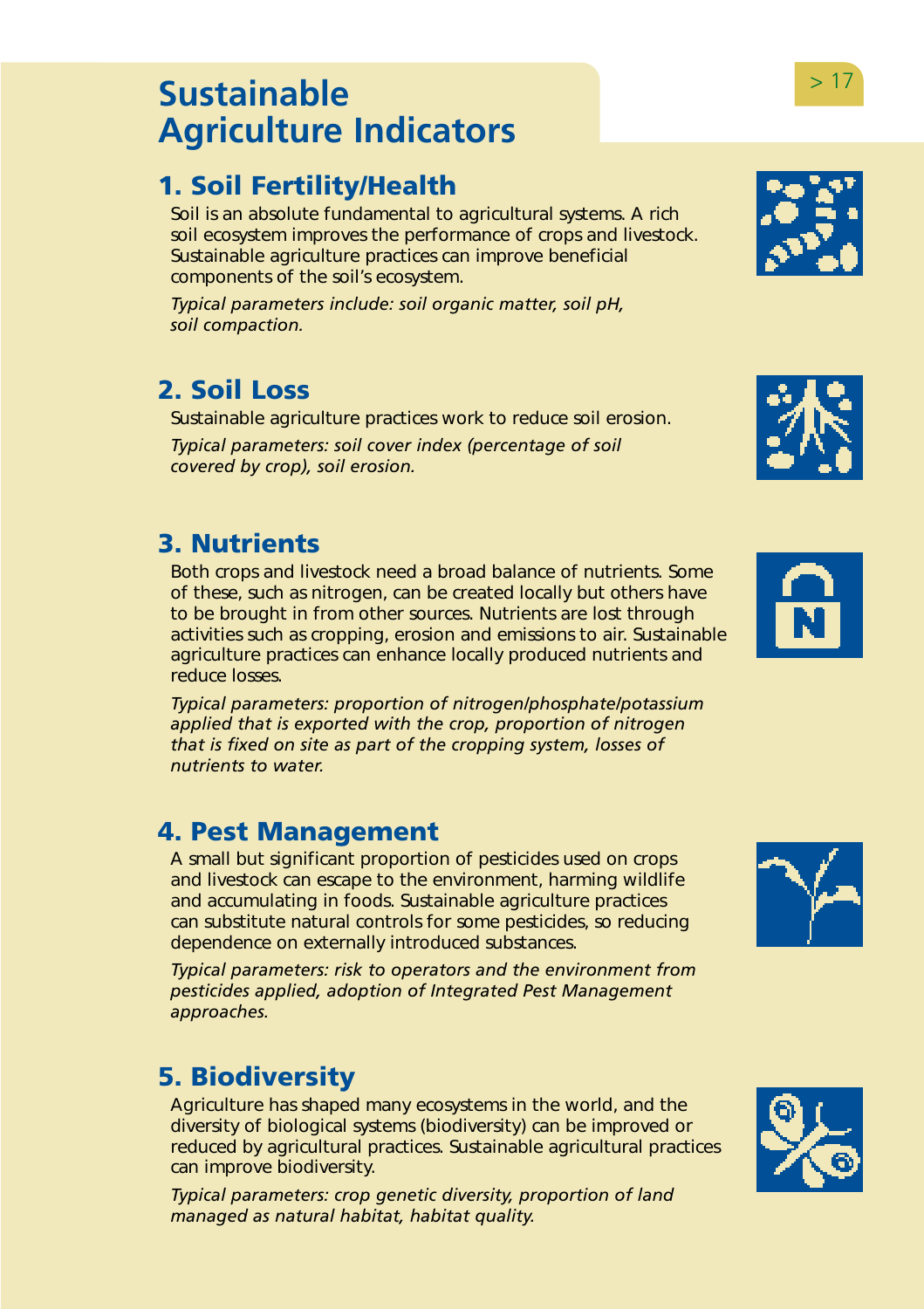### **6. Product Value**

This is the measure of the desired outputs of an agricultural system. Sustainable agriculture practices should be able to maintain or improve the value of the product and reduce wastage between the field and processing.

*Typical parameters: total value of the produce per ha, ratio of solid waste re-used/recycled to solid waste disposed to landfill.* 

### **7. Energy**

Energy in the form of sunlight is absolutely essential to plants and animals, but agriculture also uses energy from non-renewable sources, such as tractors for ploughing and the energy needed to make agro-chemicals. Energy use is usually the major source of polluting gaseous emissions and greenhouse gases. Sustainable agriculture can improve the balance of energy inputs and outputs, and ensure that the process produces more energy than it uses.

*Typical parameters: total energy input per tonne of product, ratio of renewable to non-renewable energy inputs, production of polluting emissions.* 

### **8. Water**

Some farming techniques require irrigation and other practices can lead to the pollution of ground and surface waters. Sustainable agriculture practices ensure that water is conserved and possible pollutants are carefully controlled to reduce the risks of pollution.

*Typical parameters: amount of water used, sustainability of water source, pollution of watercourses by factory effluent.* 

### **9. Social/Human Capital**

Fair employment practices, collective action, the sharing of knowledge, and the intensity of local social networks help ensure that natural resources are conserved for future use. Some conventional farming techniques have undermined local networks and located knowledge outside the farming communities. Sustainable agriculture works to improve both social and human capital. The prime responsibility for their livelihoods should remain with the local community.

*Typical parameters: fair employment practices, agricultural knowledge and training, relationships with local communities, health and education status of employees.* 

### **10. Local Economy**

Sourcing agricultural inputs (such as goods, labour and services) locally helps to sustain local businesses and livelihoods. Sustainable agriculture practices make the best use of local resources and help to improve the efficiency of the local economy.

*Typical parameters: amount of money/profit spent locally, employment level in the local community.* 











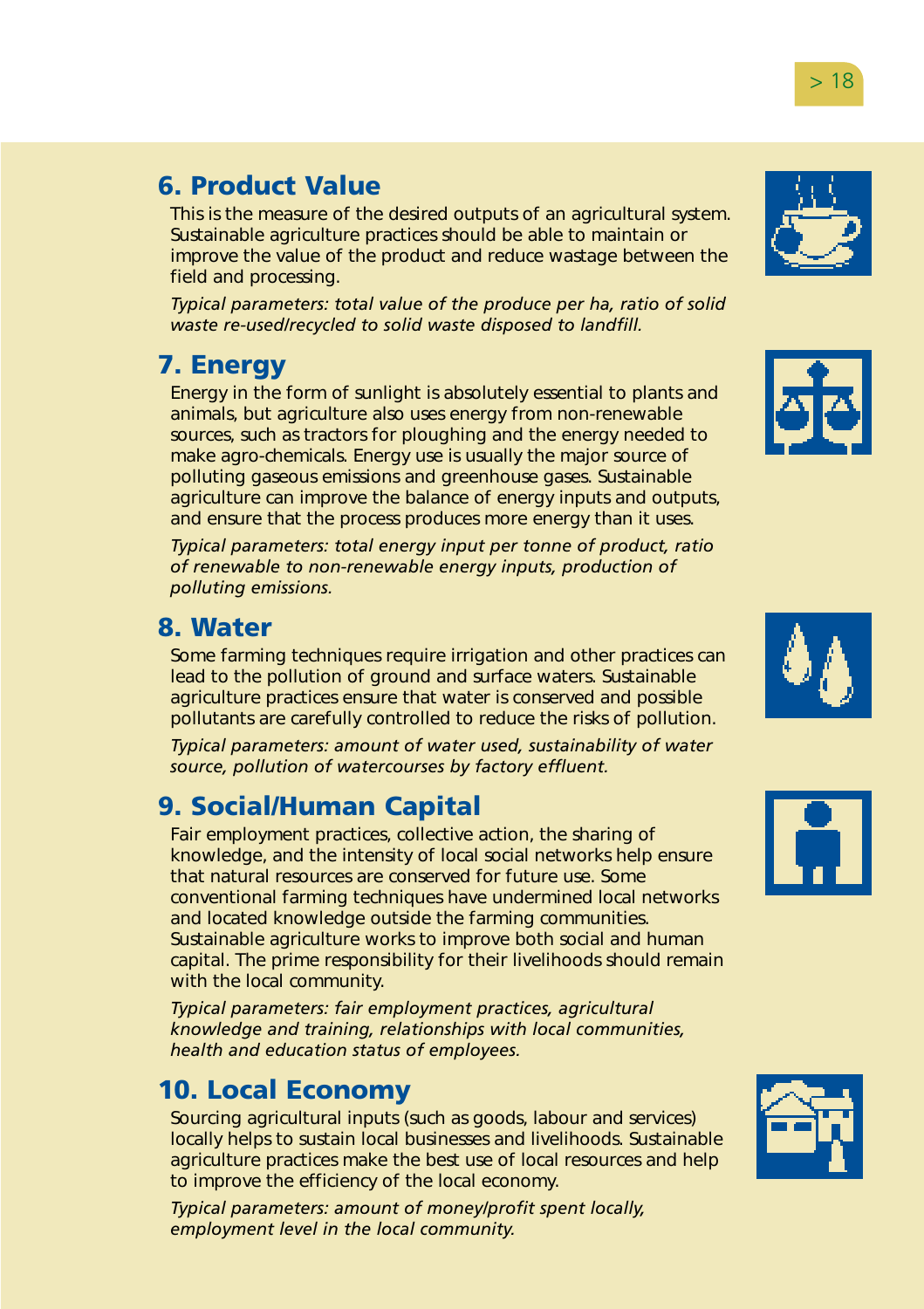# <span id="page-20-0"></span>> 19 **Bibliography**

### **Other Sustainable Tea Publications from Unilever**

- **Sustainable Tea: Good Agricultural Practice Guidelines.** A framework for the sustainable management of tea production based on good practice identified on Unilever's tea estates in Kenya, Northern India (Assam), Southern India and Tanzania.
- **Sustainable Tea: Good Agricultural Practice for Farmers.** A practical guide for the smallholder farmer.
- **Sustainable Tea: Methods for Sustainable Agriculture Indicator Assessment.**  A detailed technical guide to the methodologies recommended for the measurement of sustainability indicators.

### **Sustainability Publications from Unilever**

- **Growing for the Future:** Unilever and Sustainable Agriculture**.**
- **Growing for the Future II:** Unilever and Sustainable Agriculture.
- **Fishing for the Future:** Unilever's Sustainable Fisheries Initiative.
- **Our Everyday Needs:** Unilever's Water Care Initiative.
- **Palm Oil:** A Sustainable Future.
- **In Pursuit of the Sustainable Pea:** Forum for the Future and Birds Eye Wall's (Unilever).

Copies of these booklets can be obtained fro[m http://www.unilever.com](http://www.unilever.com) or can be requested by e-mail from [info.liptonteasupply@unilever.com.](mailto:info.liptonteasupply@unilever.com) 

For general background on Unilever and Sustainability visit<http://www.unilever.com> (click link for environment & society) or visit<http://www.growingforthefuture.com>for specific information on the Unilever Sustainable Agriculture Initiative.

#### **CREDITS**

We would like to acknowledge the support of the many contributors to this project including the following;

| <b>Unilever Companies:</b> Brooke Bond Kenya Limited<br><b>Brooke Bond Tanzania Limited</b>                                                                                                           |
|-------------------------------------------------------------------------------------------------------------------------------------------------------------------------------------------------------|
| <b>Hindustan Lever Limited</b><br>Lipton Tea Supply Limited                                                                                                                                           |
| <b>Other Organisations:</b> International Centre for Research in Agroforestry (ICRAF)<br>[http://www.worldagroforestrycentre.org]<br>MS Swaminathan Research Foundation, India [http://www.mssrf.org] |

**Writing, Consultancy & Production:** Silver Dialogu[e \[http://www.silverdialogue.com\]](http://www.silverdialogue.com)  **Photography:** Theodora Stanning, Ian Neathercoat, Maersk, Unilever companies **Sustainable Initiative logos:** Red Letter Design, U[K \[http://www.redletterdesign.co.uk\]](http://www.redletterdesign.co.uk) 

#### **Notes**

This document has been discussed with the members of the Unilever Sustainable Agriculture Advisory Board (SAAB). The SAAB is a group of individuals, specialists in agricultural practices or representatives of non-governmental organisations (NGOs), who have expertise in different aspects of sustainability. They have agreed to critically assist Unilever in the evolution of Sustainable Agriculture indicators and good practices for a range of raw material crops. The contents of this document and the choices made herein are, however, the responsibility of Unilever only.

Lipton, Brooke Bond, Red Label, PG Tips, Bushells, Tchae, Dove, Magnum and Knorr are Trademarks of Unilever Companies'.